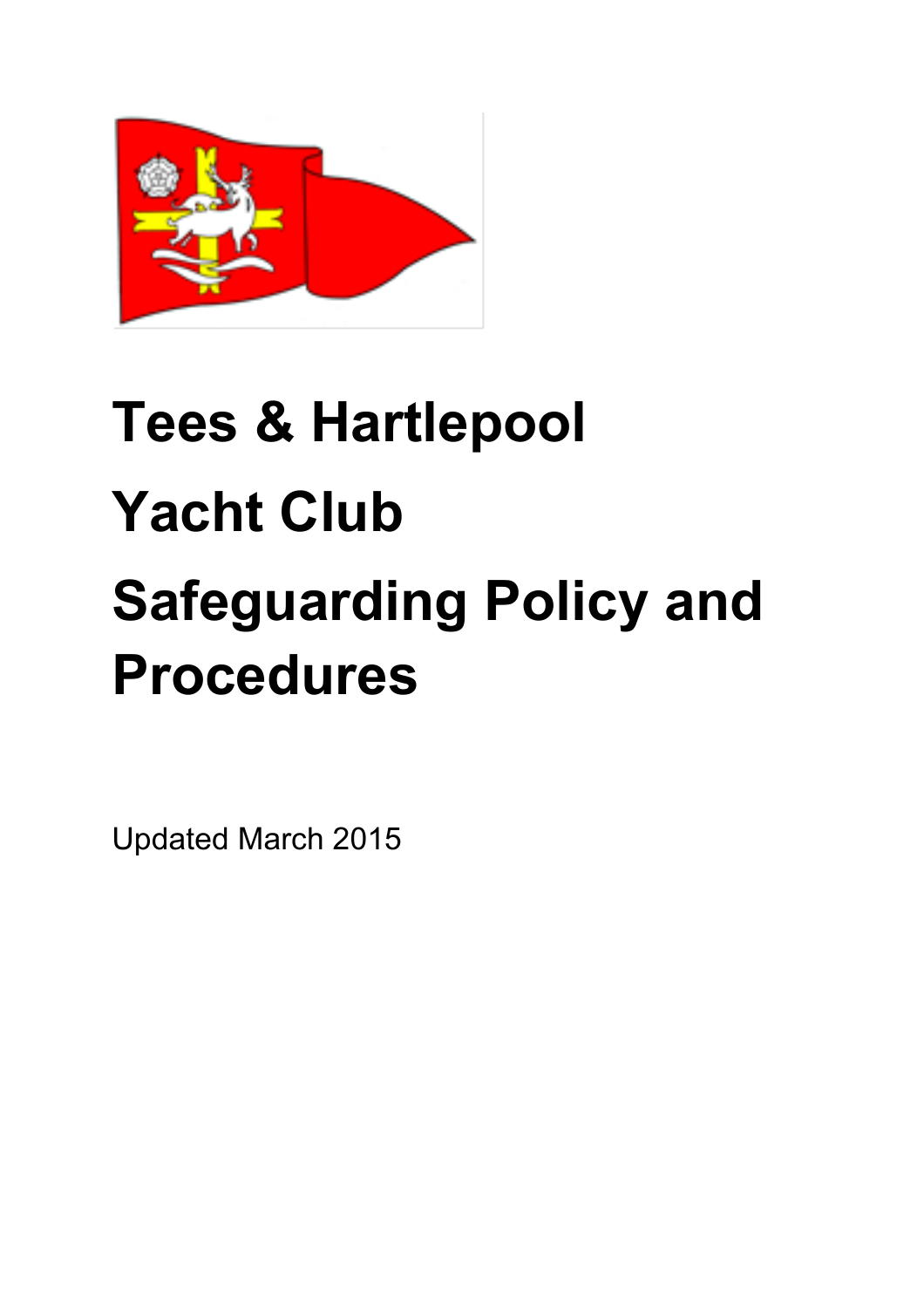# Contents Page

|                                                                                                                          |                                                                                                                                                                                                                                                                                                                                                             | <b>Part 1 - Policy</b>                    |                                                                                                                         |  |
|--------------------------------------------------------------------------------------------------------------------------|-------------------------------------------------------------------------------------------------------------------------------------------------------------------------------------------------------------------------------------------------------------------------------------------------------------------------------------------------------------|-------------------------------------------|-------------------------------------------------------------------------------------------------------------------------|--|
| 1                                                                                                                        | <b>THYC Safeguarding policy statement</b><br>3                                                                                                                                                                                                                                                                                                              |                                           |                                                                                                                         |  |
| <b>Part 2 – Procedures</b>                                                                                               |                                                                                                                                                                                                                                                                                                                                                             |                                           |                                                                                                                         |  |
| 2                                                                                                                        |                                                                                                                                                                                                                                                                                                                                                             | Designated person                         | 5                                                                                                                       |  |
| 3                                                                                                                        |                                                                                                                                                                                                                                                                                                                                                             | Safe recruitment                          | 5                                                                                                                       |  |
| 4                                                                                                                        |                                                                                                                                                                                                                                                                                                                                                             | Good practice guidelines                  | 6                                                                                                                       |  |
| $\bullet$<br>$\bullet$<br>$\bullet$<br>٠<br>٠<br>$\bullet$<br>$\bullet$<br>٠<br>$\bullet$<br>٠<br>$\bullet$<br>$\bullet$ | Culture<br>Minimising risk<br>Responsibilities of volunteers<br>Parental responsibility and club liability<br>Changing rooms and showers<br><b>Bullying</b><br>Managing challenging behaviour<br>First aid and medical treatment<br>Organising and hosting events<br>Away events<br>Communicating with young people<br>Photography<br>Safeguarding training |                                           | 6<br>6<br>$\overline{7}$<br>$\overline{7}$<br>$\overline{7}$<br>8<br>8<br>10<br>10<br>10<br>10<br>11<br>12 <sub>2</sub> |  |
| 5                                                                                                                        |                                                                                                                                                                                                                                                                                                                                                             | Handling concerns, reports or allegations | 14                                                                                                                      |  |
|                                                                                                                          | <b>Appendices</b>                                                                                                                                                                                                                                                                                                                                           |                                           |                                                                                                                         |  |
|                                                                                                                          | <b>RYA Flowchart 1</b><br><b>RYA Flowchart 2</b>                                                                                                                                                                                                                                                                                                            |                                           | 17<br>18                                                                                                                |  |
|                                                                                                                          | A                                                                                                                                                                                                                                                                                                                                                           | Good practice guide, handout              | 21                                                                                                                      |  |
|                                                                                                                          | B                                                                                                                                                                                                                                                                                                                                                           | Club code of conduct                      | 22                                                                                                                      |  |
|                                                                                                                          | C                                                                                                                                                                                                                                                                                                                                                           | What is child abuse                       | 24                                                                                                                      |  |
|                                                                                                                          | D                                                                                                                                                                                                                                                                                                                                                           | RYA Instructor code of conduct            | 27                                                                                                                      |  |
|                                                                                                                          | Е                                                                                                                                                                                                                                                                                                                                                           | RYA Coach Code of Ethics and Conduct      | 28                                                                                                                      |  |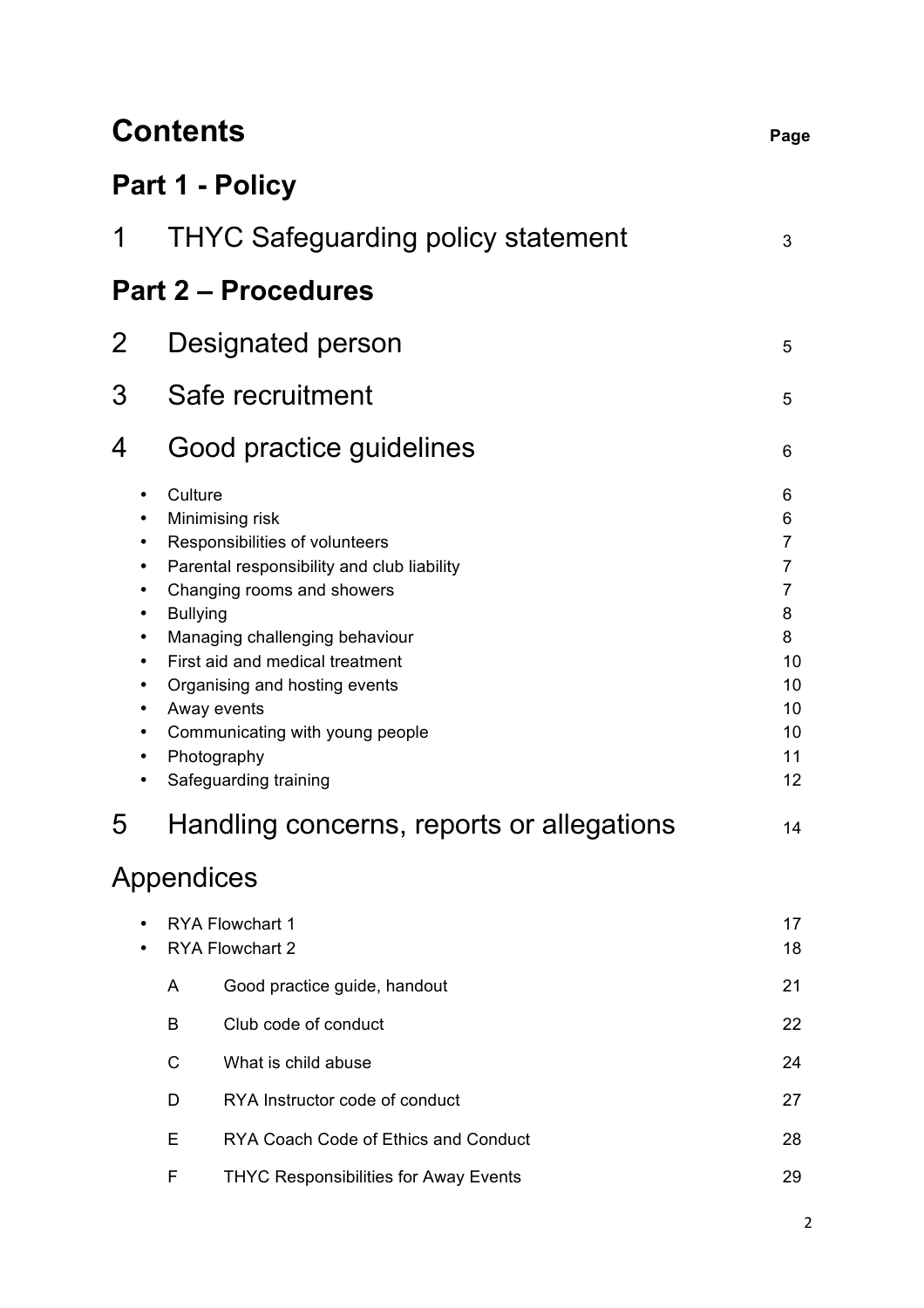# **Part 1 - Policy**

### **1 THYC Safeguarding Policy Statement**

It is the policy of Tees & Hartlepool Yacht Club to safeguard children and young people taking part in boating from physical, sexual or emotional harm. The Club will take all reasonable steps to ensure that, through appropriate procedures and training, children participating in Club activities do so in a safe environment. We recognise that the safety and welfare of the child is paramount and that all children, irrespective of sex, age, disability, race, religion or belief, sexual identity or social status, have a right to protection from abuse.

For the purposes of this policy anyone under the age of 18 should be considered as a child. All members of the Club should be aware of the policy.

#### **Club Welfare Officer**

The Club Welfare Officer is Micky Early

Phone: 07743462763

Email: micky.early@gmail.com

#### **Staff and Volunteers**

The Club Welfare Officer and those regularly instructing, coaching or supervising, in regular contact with young people will be asked to apply for an Enhanced Criminal Records Disclosure.

#### **Good Practice**

All members of the Club should follow the good practice guidelines attached *(see appendix A)* and agree to abide by the Club Code of Conduct *(see Appendix B)* and the RYA Racing Charter contained in the Racing Rules of Sailing. Those working or volunteering with young people should be aware of the guidance on recognising abuse (*see Appendix C)*.

Adults are requested not to enter the showers and changing rooms at times when children are changing before or after junior/youth training or racing. If this is unavoidable it is advised that they are accompanied by another adult.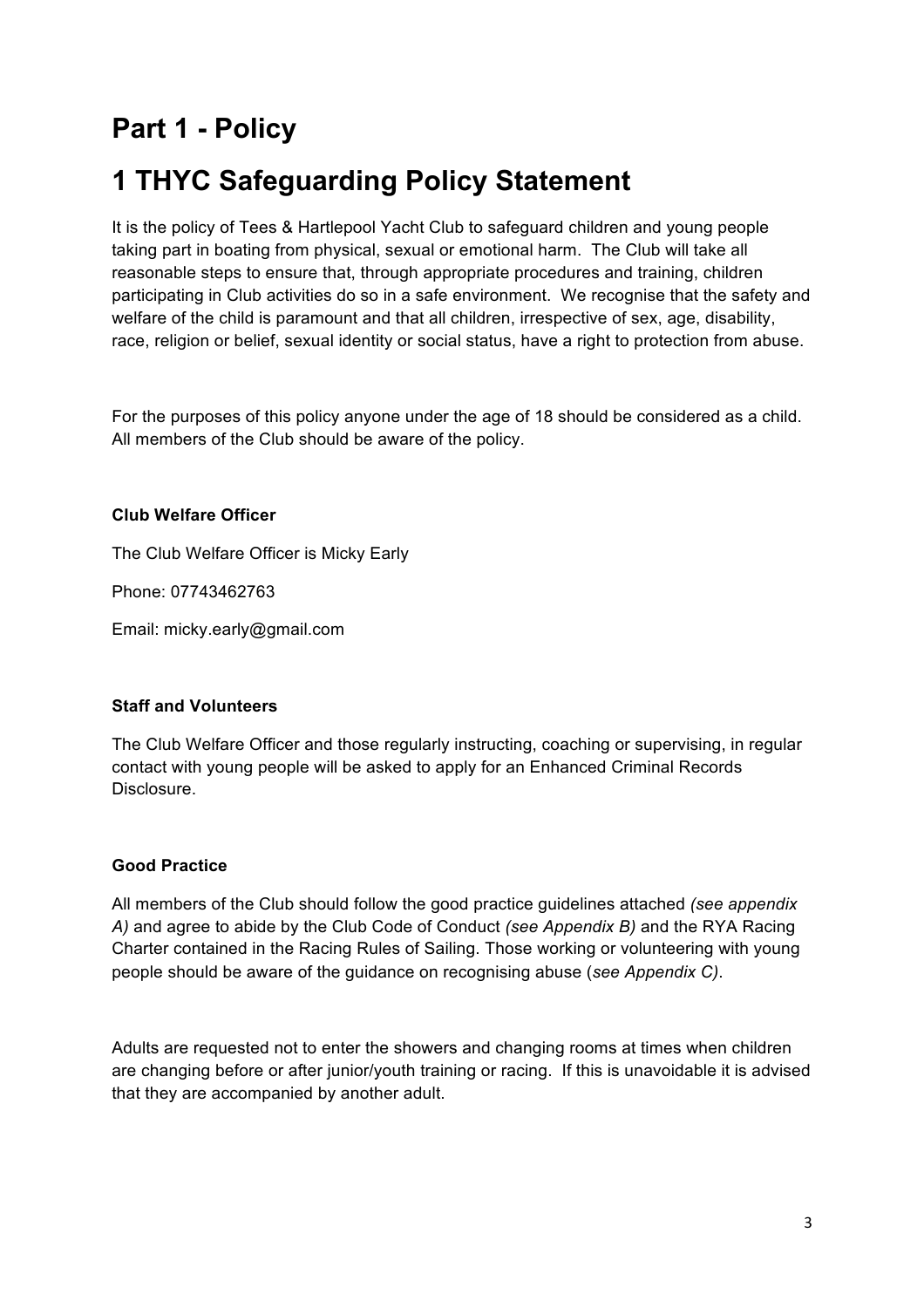The Club will seek written consent from the child and their parents/carers before taking photos or video at an event or training session or publishing such images. Parents and spectators should be prepared to identify themselves if requested and state their purpose for photography/filming. If the Club publishes images of children, no identifying information other than names will be included. Any concerns about inappropriate or intrusive photography or the inappropriate use of images should be reported to the Club Welfare Officer.

#### **Concerns**

Anyone who is concerned about a young member's welfare, either outside the sport or within the Club, should inform the Club Welfare Officer immediately, in strict confidence. The Club Welfare Officer will follow the attached procedures *(see RYA Flowcharts 1 and 2).*

Any member of the Club failing to comply with the Safeguarding policy and any relevant Codes of Conduct may be subject to disciplinary action under Club Rule 13.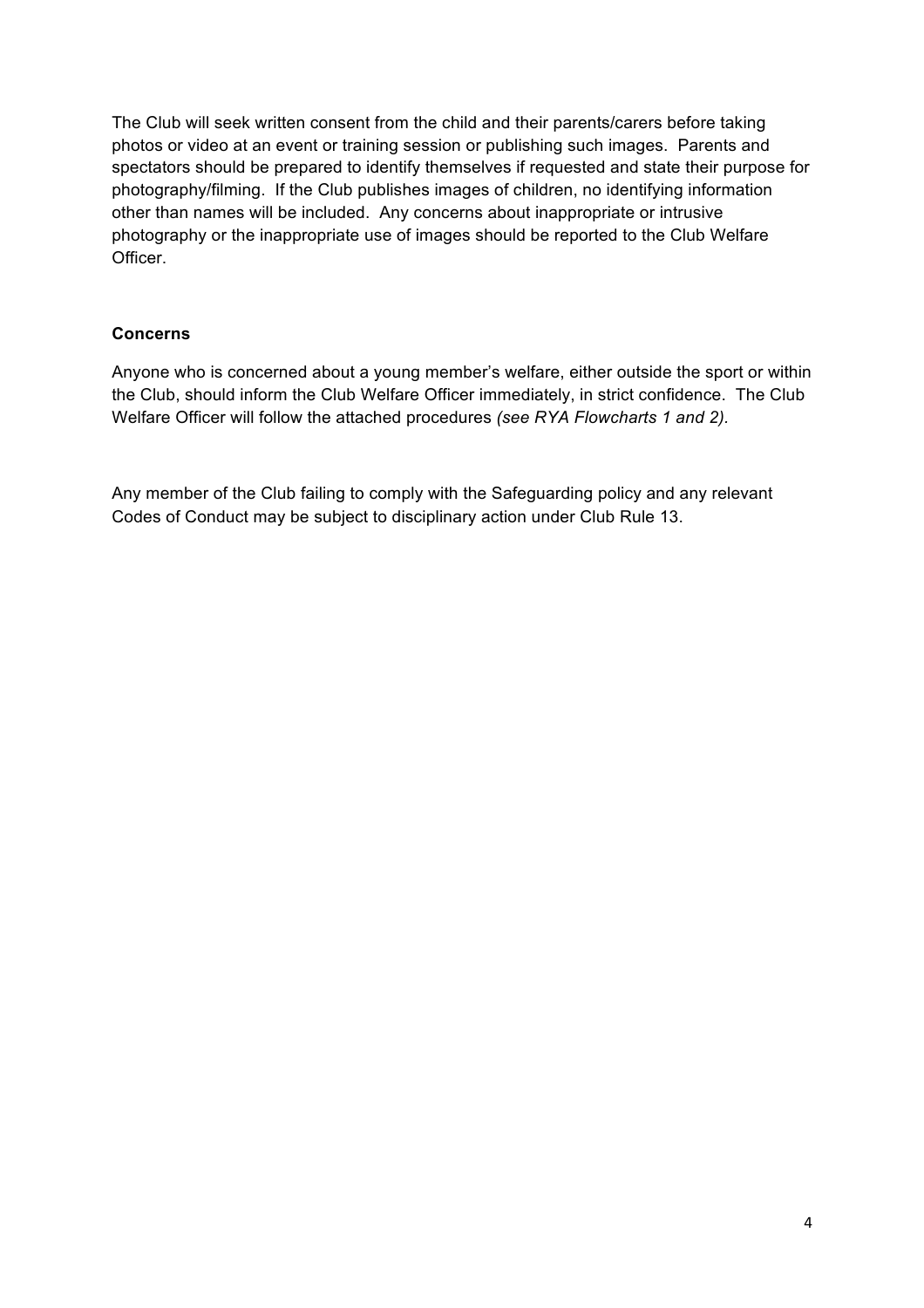# **Part 2**

### **2 Designated person**

The designated person's general terms of reference:

- Maintaining an up to date policy and procedures, compatible with the RYA's.
- Ensuring that relevant staff and/or volunteers are aware of and follow the procedures, including implementing safe recruitment procedures.
- Advising the management committee on safeguarding and child protection issues.
- Maintaining contact details for local Children's Services and Police.

If there is a concern, the designated person would:

- Be the first point of contact for any concerns or allegations, from children or adults, ensuring that confidentiality is maintained in all cases.
- Decide on the appropriate action to be taken, in line with the organisation's procedures and in conjunction with the person in charge (Commodore, Principal etc).
- Keep the RYA informed as necessary *(see RYA flowcharts 1 and 2)*.

### **3 Safe recruitment**

The Club Welfare Officer and those regularly instructing, coaching, supervising or in regular contact with young people will be asked to apply for an Enhanced Criminal Records Disclosure.

**It is a criminal offence under the Safeguarding Vulnerable Groups Act 2006** for a Barred individual to work in Regulated Activity, for an organisation to knowingly allow someone who has been Barred to work in Regulated Activity/Regulated Work, and for an organisation to fail to make a referral to the DBS/Disclosure Scotland if they have dismissed someone from Regulated Activity/Regulated Work for harming or posing a risk of harm to a vulnerable person.

New volunteers will be asked to provide copies of their qualifications and be asked about their previous relevant experience.

New volunteers will be given an introduction to the training centre, the operating procedures and be guided/supervised during sessions. The principle or senior instructor will always be on site during sessions.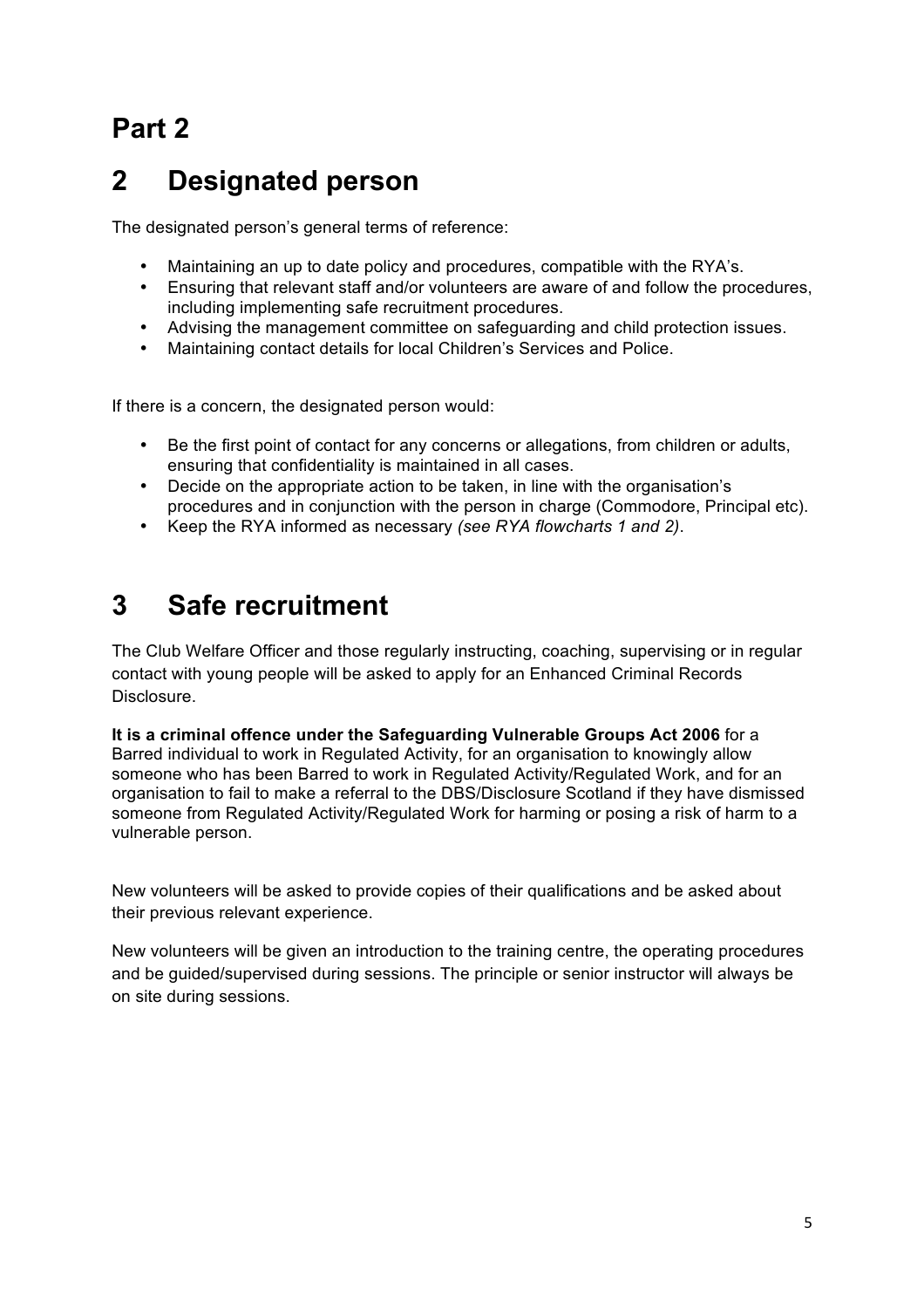# **4 Good practice guidelines**

#### **Culture**

It is important to develop a culture within THYC where both children and adults feel able to raise concerns, knowing that they will be taken seriously, treated confidentially and will not make the situation worse for themselves or others.

Some children may be more vulnerable to abuse or find it more difficult to express their concerns. For example, a disabled child who relies on a carer to help them get changed may worry that they won't be able to sail any more if they report the carer. A child who has experienced racism may find it difficult to trust an adult from a different ethnic background.

#### **Minimising risk** *(see also Good Practice Guide, Sample Appendix A)*

- Avoid spending any significant time working with children in isolation
- Do not take children alone in a car, however short the journey
- Do not take children to your home as part of your organisation's activity
- Where any of these are unavoidable, ensure that they only occur with the full knowledge and consent of someone in charge of the organisation or the child's parents
- Design training programmes that are within the ability of the individual child.
- If a child is having difficulty with a wetsuit or buoyancy aid, ask them to ask a friend to help if at all possible
- If you do have to help a child, make sure you are in full view of others, preferably another adult

#### **You should never:**

- engage in rough, physical or sexually provocative games<br>• allow or engage in inappropriate touching of any form
- allow or engage in inappropriate touching of any form
- allow children to use inappropriate language unchallenged, or use such language yourself when with children
- make sexually suggestive comments to a child, even in fun
- fail to respond to an allegation made by a child; always act
- do things of a personal nature that children can do for themselves.

It may sometimes be necessary to do things of a personal nature for children, particularly if they are very young or disabled. These tasks should only be carried out with the full understanding and consent of both the child (where possible) and their parents/carers. In an emergency situation which requires this type of help, parents/carers should be informed as soon as possible. In such situations it is important to ensure that any adult present is sensitive to the child and undertakes personal care tasks with the utmost discretion.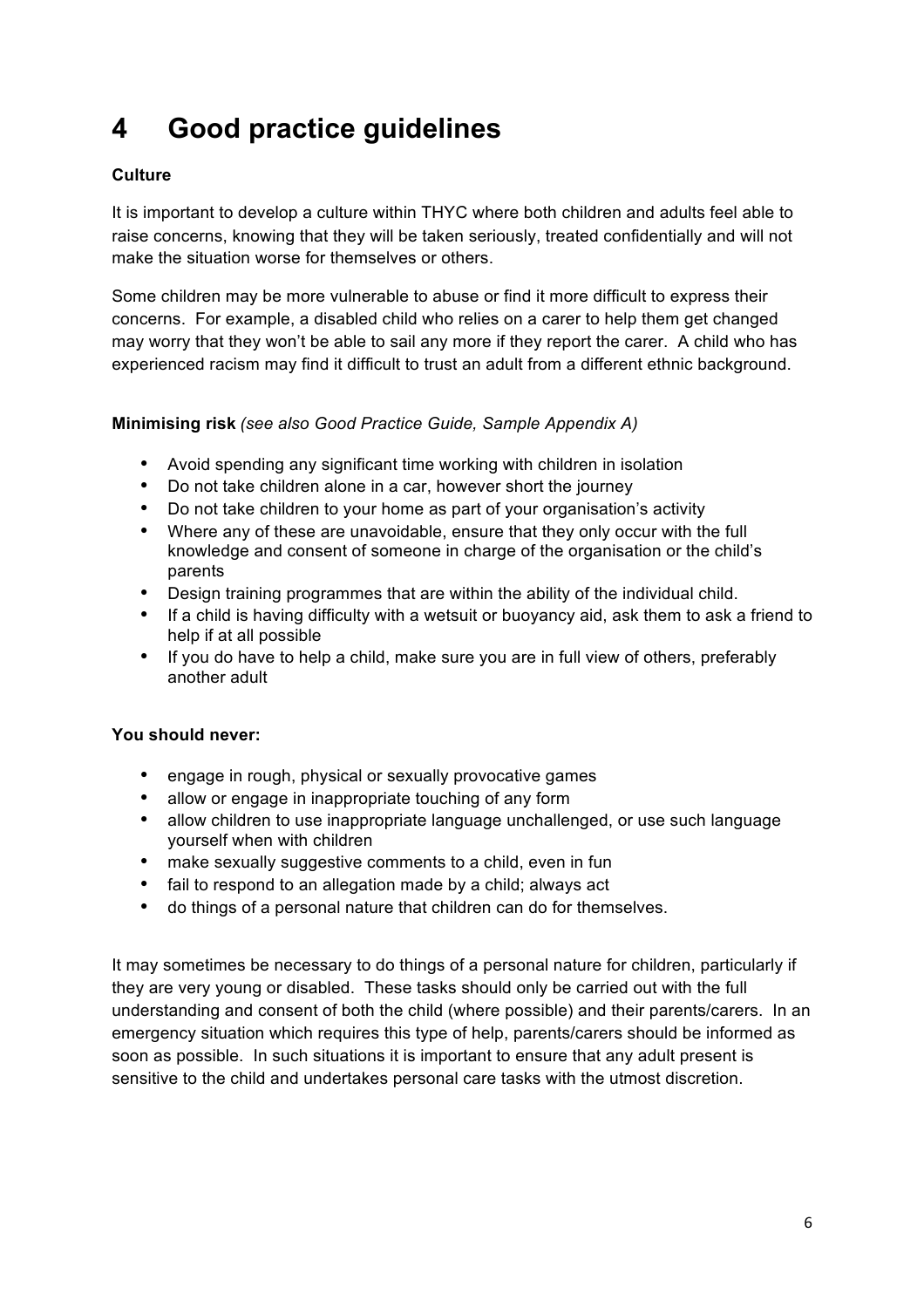#### **Responsibilities of volunteers**

All volunteers have a responsibility to abide by the THYC Safeguarding Policy & procedures. All volunteers must sign the relevant document to show that they have read and understood the Policy & Procedures and they will be issued with a "Good Practice Guide" and a guide on "Recognising Signs of Abuse"

RYA Coaches and instructors are expected to comply with the RYA Instructor Codes of Conduct *(see appendix D)*

#### **Parental responsibility and club liability**

Parents play an essential part in their children's participation, but occasionally their desire to see their child achieve success can put the child under too much pressure or give rise to friction between families or interference in coaching. THYC have a Code of Conduct *(see Appendix B)* that can be signed up to by everyone involved, whether they are participants, parents, staff or volunteers, so that everyone is aware of their responsibilities towards each other and appropriate action can be taken if anyone's behaviour fails to meet the expectations set out in the Code.

Although the club has a duty of care to their members, and particularly to young people who cannot take full responsibility for their own safety, parents must be responsible for their children's welfare and behaviour, or designate another adult to take that responsibility, outside formal club-organised activities.

When children are attending an organised training or coaching session or activity, the organisers have a duty of care for their safety and welfare at all times. If the club requires a parent (or designated responsible adult) to be on site, responsibility is with the instructor/volunteer running the session throughout. Where there is just cause, instructors/volunteers may remove a participant from a session and ask the parent(or designated responsible adult) to take responsibility.

#### **Changing Rooms and Showers**

It is preferable for adults to stay away from the changing rooms while there are children there. If this is unavoidable because adults are sailing at the same times, or the site is open to the public, it is better if one adult is not alone. Parents should be made aware that adult club members and/or members of the public may be in the changing rooms.

Bullying can be an issue in changing rooms and showers (see below).

THYC changing rooms have key fob access that will only allow members into the relevant areas. In the case of the changing rooms only males can access the male changing rooms and females can access the female changing rooms.

The Jack & Jill Disabled changing facilities are locked at either end and only those who have a need for the use of this facility will be given a key to access it.

The exceptions to the above are key holders who need access to the whole building for maintenance and alarm call outs. These people will also be subject to a Criminal Records Disclosure and will also sign up to the club Safeguarding Policy and Procedures.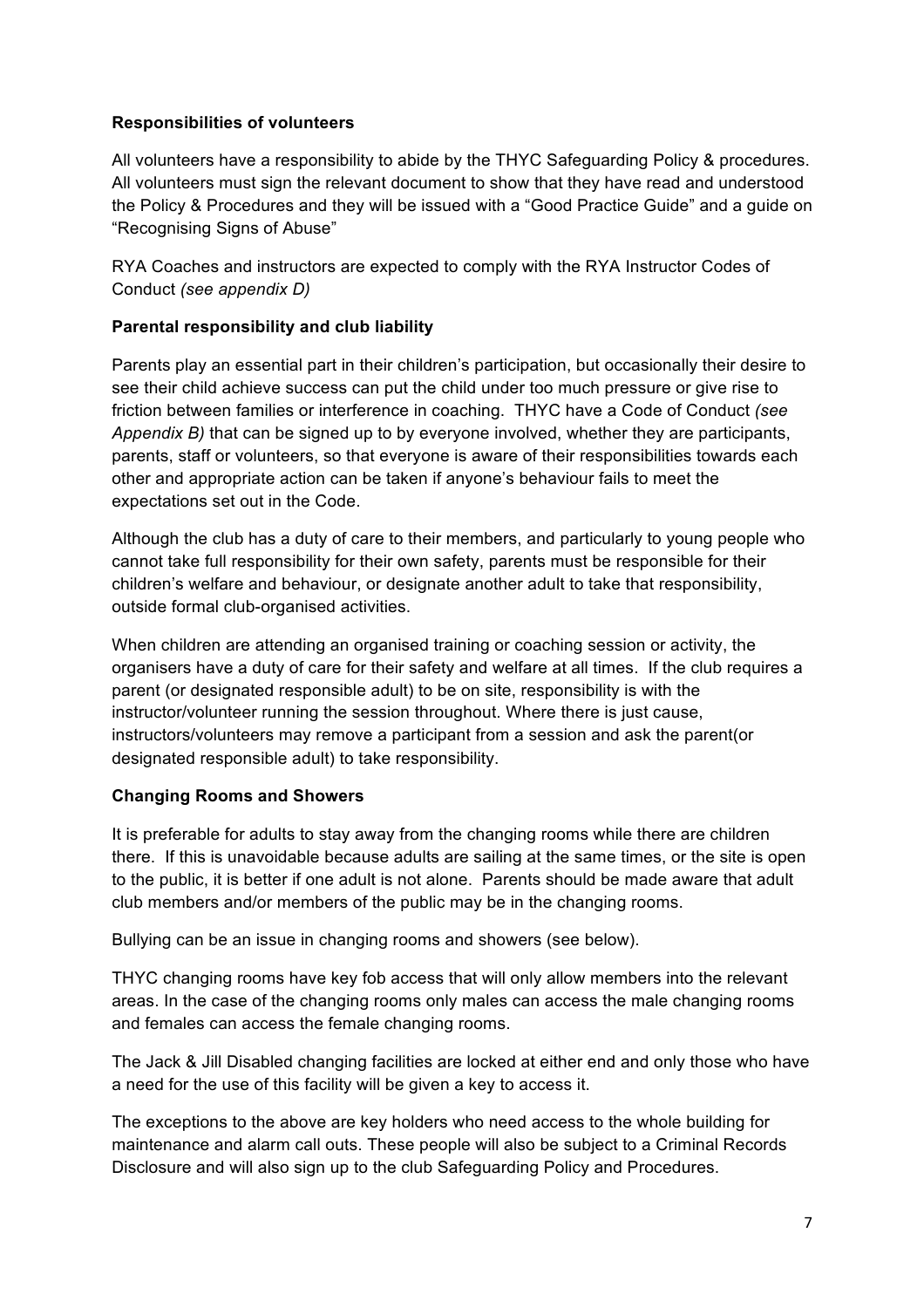If it is essential, in an emergency situation, for a male to enter a female changing area or vice versa, it is advised that they are accompanied by another adult of the opposite sex.

When entering a changing room of the opposite sex a person should first knock loudly on the door. Open the door just enough so that anyone inside can hear them shout **"is anyone in."** Wait for a response. If no response, shout again **"I am entering"** before going into the room.

#### **Bullying**

THYC consider bullying of any kind unacceptable.

If a child alleges bullying or shows signs of being bullied, this must be investigated. For a definition of bullying, (see *Appendix C).*

All participants are asked to sign up to the Clubs Code of Conduct *(Appendix B)*

#### **Managing challenging behaviour**

#### **Prior to the activity:**

You should establish before taking a group of young people on an activity whether any child has a specific behavioural diagnosis, ie Autistic spectrum, ADHD, Tourette's syndrome etc. Specialist advice and support should be sought for working with these children.

The following guidelines are for working with young people displaying challenging behaviour. Always confirm the group's agreement:

- Establish behaviour expectations from the outset, explain who is in charge and why (safety etc)
- Explain boundaries and respect for property and each other
- Explain sanctions and consequences for inappropriate behaviour

#### **During the activity:**

When working with groups or individuals with challenging behaviour:

- Employ your own method for memorising individual names but do so as soon as possible
- Try to establish a relationship with your group, particularly those exhibiting challenging behaviour, eg by showing an interest in them
- Give positive reinforcement, ie praise 'good' behaviour and achievements
- Keep challenging members of the group busy by giving them small tasks of responsibility
- Avoid confrontation
- Avoid physical contact, punishment or threat of such
- Avoid physical restraint use only for safety of the young person or other members of the group (see below)
- Avoid negative instructions ie instead of "Stop doing ……….." say, "It would be better if ……."

#### **Possible options and sanctions:**

In responding to challenging behaviour the response should always be proportionate to the actions, be imposed as soon as is practicable and be fully explained to the child and their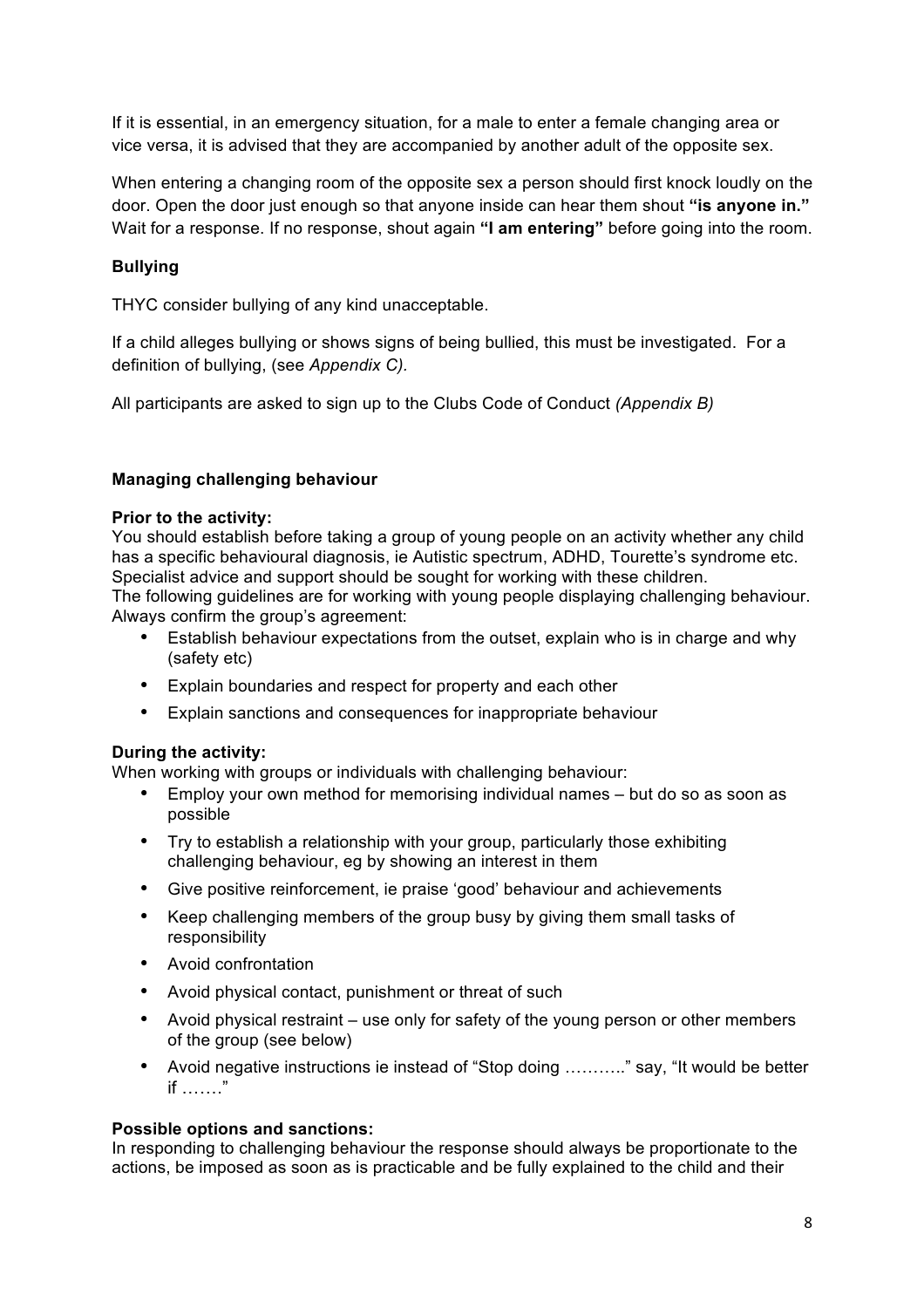parents/carers. In dealing with children who display negative or challenging behaviours, staff and volunteers might consider the following options:

- Time out from the activity, group or individual work.
- Reparation the act or process of making amends.
- Restitution the act of giving something back.
- Behavioural reinforcement rewards for good behaviour, consequences for negative behaviour.
- De-escalation of the situation talking through with the child.
- Increased supervision by staff/volunteers.
- Use of individual 'contracts' or agreements for their future or continued participation.
- Sanctions or consequences e.g. missing an outing.
- Seeking additional/specialist support through working in partnership with other agencies to ensure a child's needs are met appropriately e.g. referral for support to Children's Social Care, discussion with the child's key worker if they have one,
- speaking to the child's school about management strategies (all require parental consent unless the child is felt to be 'at risk' or 'in need of protection').
- Temporary or permanent exclusion.

#### **Should problems arise:**

- Do not humiliate or verbally abuse the young person
- Discuss the problem one-to-one, ensure you always have another adult present and never in front of the whole group
- Do not criticise the young person, only their behaviour
- Remind them of consequences/sanctions, employing your own policies, ie 'three strikes and you're out' or second/ final warning etc
- Always give them a choice (and therefore responsibility) if they fail to comply, for how things turn out, ie "If you choose not to follow my instructions, then you are accepting the consequences" or "If you make the right choice …. it would be a really good result for you and the group". Give them some time to make their decision without further discussion.

#### **Physical Intervention:**

The use of physical intervention should always be avoided unless it is absolutely necessary to prevent a child injuring themselves or others, or causing serious damage to property. All forms of physical intervention should form part of a broader approach to the management of challenging behaviour.

Physical contact to prevent something happening should always be the result of conscious decision-making and not a reaction. Before physically intervening, the member of staff or volunteer should ask themselves 'Is this the only option in order to manage the situation and ensure safety?'. It is good practice to ensure that if you have to physically intervene in a situation with a child/young person, it is in the least restrictive way necessary to prevent them from getting hurt, and used only after all other strategies have been exhausted. Studies have shown that, where this is the case, children and young people understand and accept the reasons for the intervention.

#### **For your own protection:**

- Never be alone with a student
- Keep a written record of any specific behavioural incidents
- Note the names of witnesses to such incidents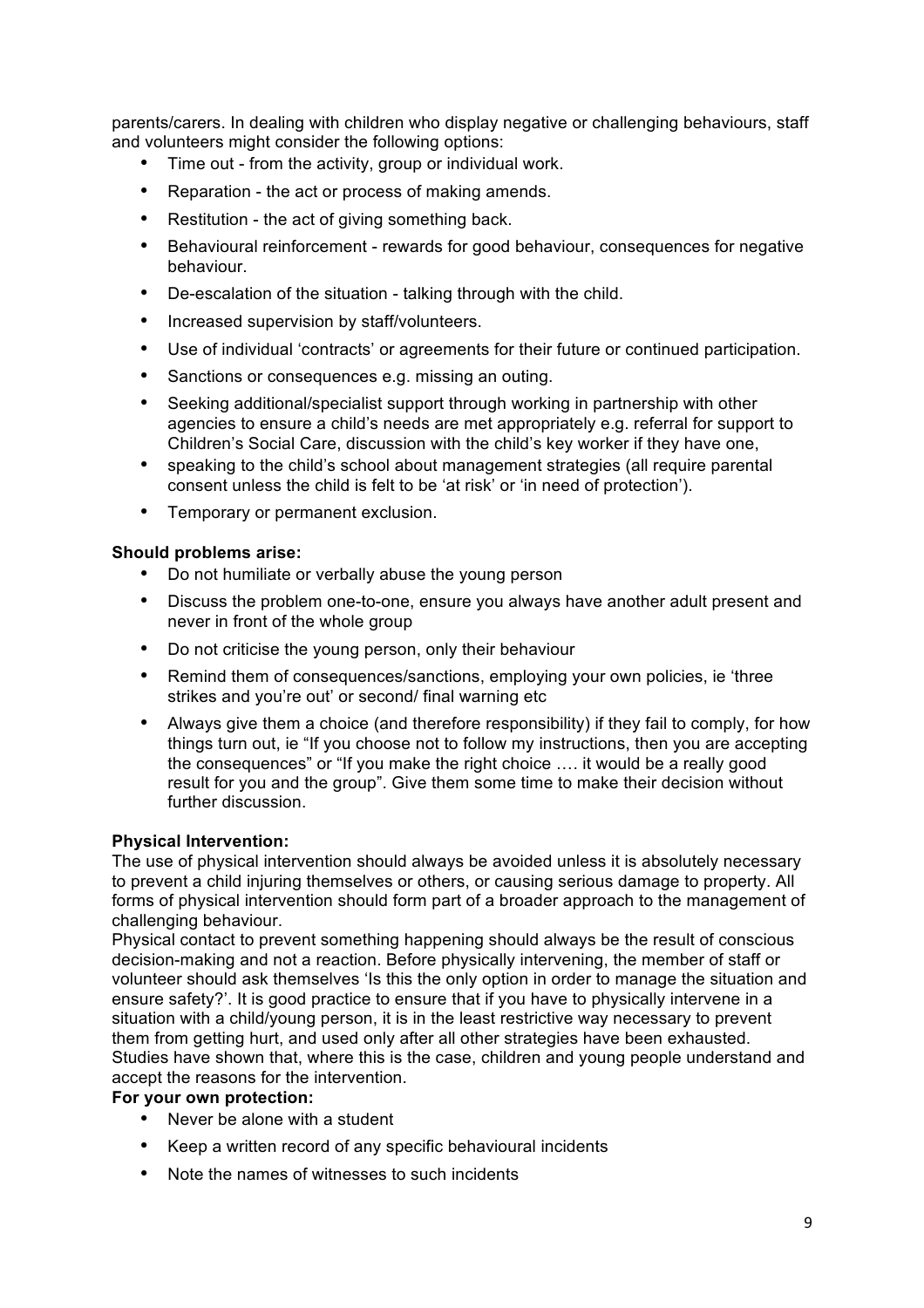#### **First aid and medical treatment**

First aid is part of the clubs normal duty of care. Consent and Medical Declaration forms must be completed by all participants.

#### **Organising and hosting events**

When hosting an open junior or youth event at THYC will liaise with the relevant class associations or event organisers to ensure that all involved in the organisation of the event are operating to similar policies. It should be made clear to all young competitors and their parents that there is someone responsible for their welfare who can be contacted if they have any concerns.

The RYA Racing Department, in conjunction with the recognised junior and youth classes, has developed guidelines covering all aspects of running a major junior or youth event and these are available to clubs and class associations on request. RYA organised events will be run under these guidelines. The Child Protection in Sport Unit also publishes a comprehensive guide 'Safe Sports Events'

#### **Away Events**

It is essential that those accompanying young people to away events or training camps, and the competitors themselves, have a clear understanding of their responsibilities and the conduct expected of them *(see Appendix F).*

#### **Communicating with young people**

The world of the internet, social media and apps is constantly and rapidly evolving and it is hard to keep up to date, but it is important for parents and for anyone working with young people to develop some understanding of how they use technology, the risks involved and how to keep them safe. Suggested sources of information, mainly intended for parents but useful for anyone, are:

www.nspcc.org.uk/shareaware www.net-aware.org.uk www.internetmatters.org www.getsafeonline.org

#### **Club websites and social media**

When promoting THYC and encouraging members to interact online, there are a few issues to bear in mind in relation to children and young people:

• follow the guidance on the use of images of children (see Photography section below)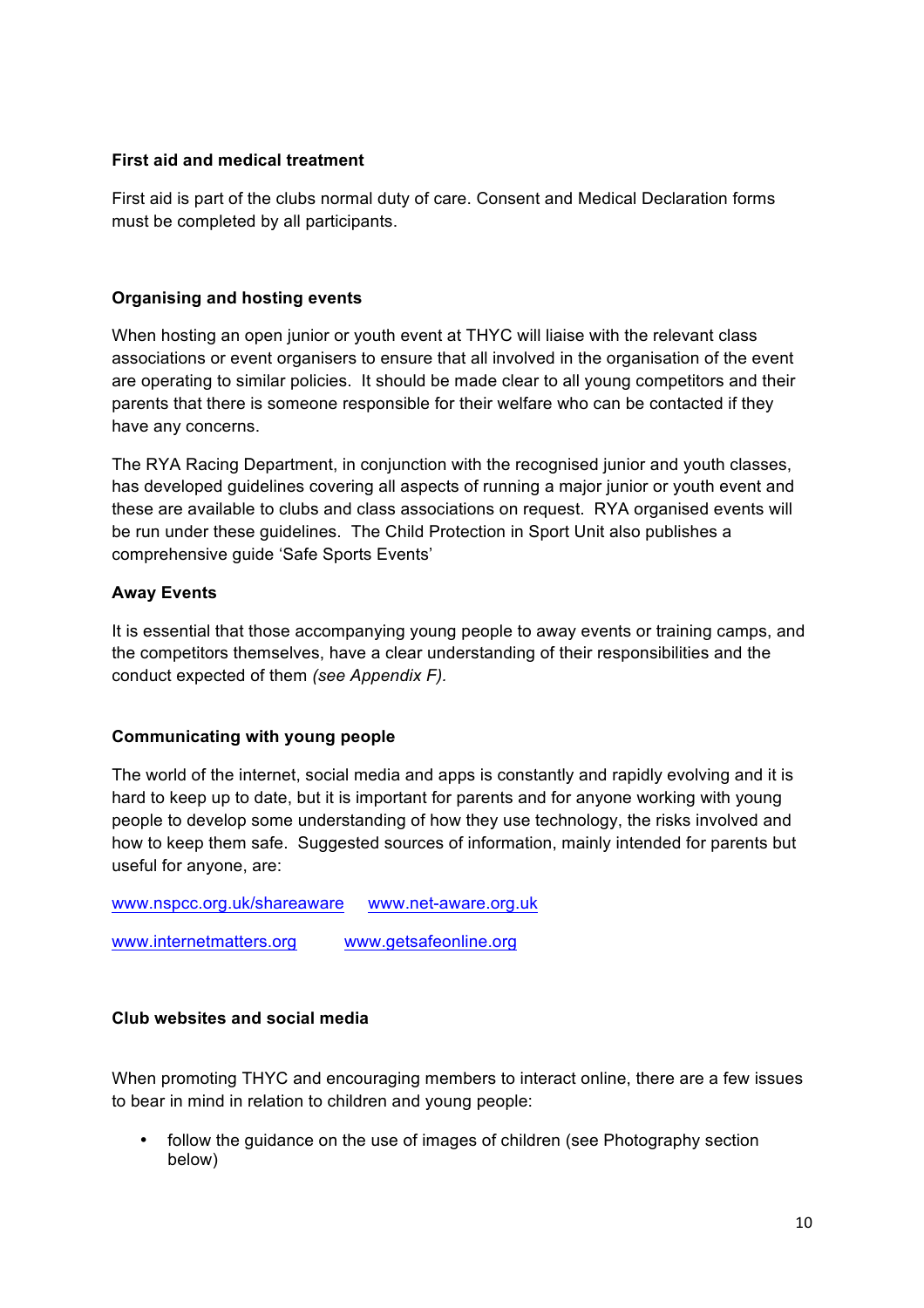- ensure that the content and language on your site or page, including contributions to blogs, forums etc, is not inappropriate for younger visitors and does not link directly to unsuitable material on other sites
- Any inappropriate content shall be reported to the Welfare officer for immediately for removal.

See the club social media policy for further information and guidance.

#### **Coaches and Instructors**

When working with children and young people you are advised to:

- avoid using over-familiar language and try to copy in the child's parent/carer
- only communicate regarding organisational matters, not for social or personal contact.

When using social media, it is recommended that you:

- have a personal and a professional page for your social media
- do not allow young sailors to follow or be friends with your personal account
- set your privacy settings as high as possible on your personal account
- challenge the way that young sailors post or comment to you or others on social media if it is inappropriate
- educate young sailors about the boundaries between them and their Coach or Instructor.

#### **Parents**

Organisations are responsible for the content published on their sites, but parents must accept responsibility for their children's access to and use of computers, tablets and smartphones. See the links at the above for quidance.

#### **Children and young people**

Unfortunately online communication and texting can often be used as a means of bullying. 'Cyberbullying' should be treated in the same way as any other form of bullying.

www.thinkuknow.co.uk provides guidance for children and young people in different age groups.

#### **Photography**

Publishing articles, photos and videos in the club newsletter, on the website, in local newspapers etc is an excellent way of recognising young people's achievements and of promoting THYC and the sport as a whole. However it is important to minimise the risk of anyone using images of children in an inappropriate way. Digital technology makes it easy to take, store, send, manipulate and publish images.

There are two key principles to bear in mind: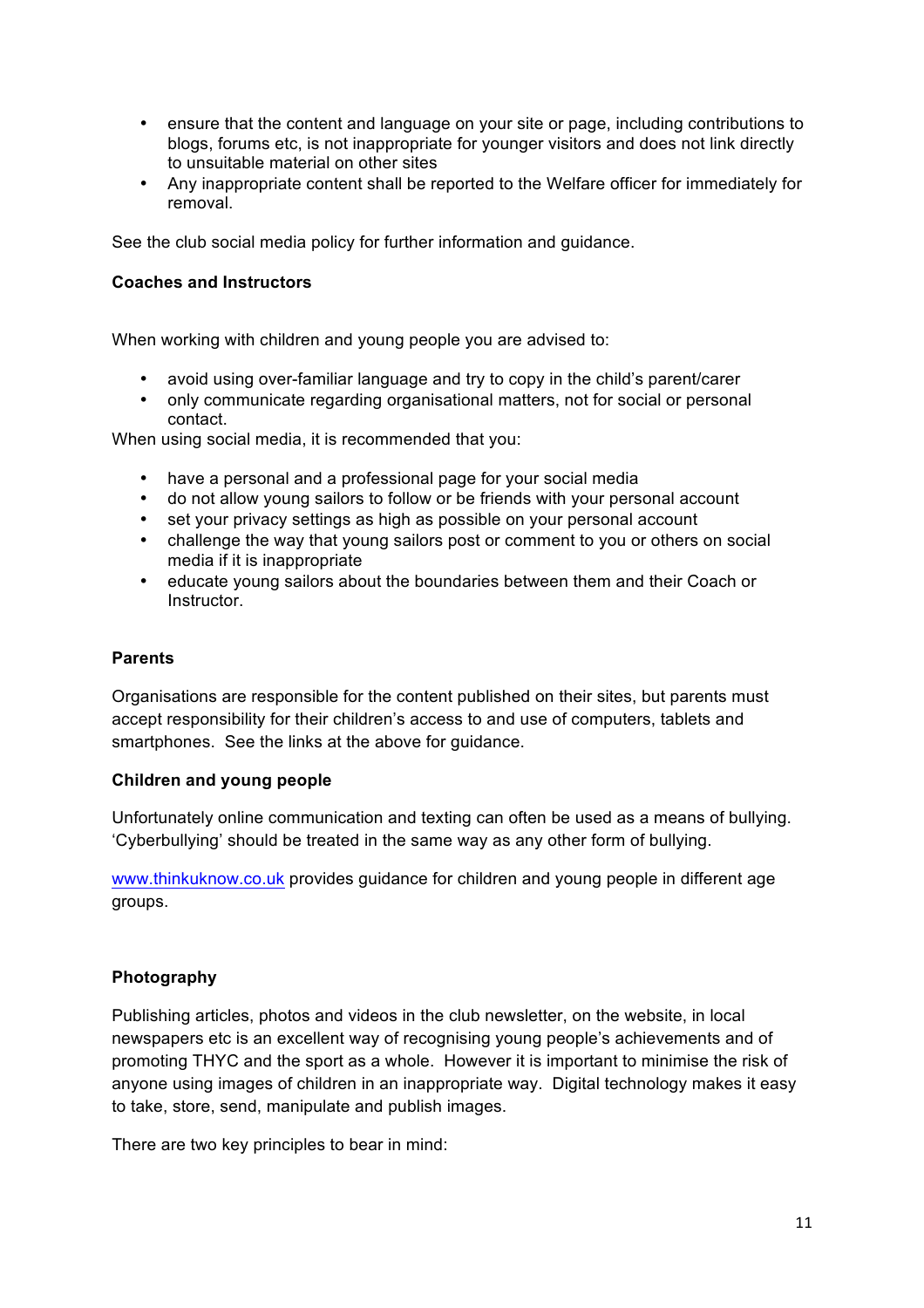#### **Before taking photos or video, obtain written consent from the child and their parents/carers for their images to be taken and used**

- A consent form could be included with the event entry form.
- Any photographer or member of the press or media attending an event should wear identification at all times and should be fully briefed in advance on your expectations regarding his/her behaviour and the issues covered by these guidelines.
- Do not allow a photographer to have unsupervised access to young people at the event or to arrange photo sessions outside the event.
- Consent should also be obtained for the use of video as a coaching aid. Any other use by a coach will be regarded as a breach of the RYA's Code of Conduct.
- Images and videos should be stored securely in the office and only be accessed for the use of publicity and coach by the relevant people.

#### **When publishing images, make sure they are appropriate and that you do not include any information that might enable someone to contact the child**

- It is preferable to use a general shot showing participants on the water, or a group shot of the prizewinners, without identifying them by name.
- If you are recognising the achievement of an individual sailor and wish to publish their name with their photo, DO NOT publish any other information (eg. where they live, name of school, other hobbies and interests) that could enable someone to contact, befriend or start to 'groom' the child.
- Ensure that the young people pictured are suitably dressed, to reduce the risk of inappropriate use.

Most sailing activity takes place in areas that are open to the public and it is therefore not possible to control all photography, but any concerns about inappropriate or intrusive photography, or about the inappropriate use of images, should be reported to the clubs welfare officer and treated in the same way as any other child protection concern. Parents and spectators should be prepared to identify themselves if requested and state their purpose for photography/filming.

The use of cameras or smart phones/tablets in changing areas is not be permitted in any circumstances. Such use by young people should be regarded as a form of bullying.

#### **Safeguarding training**

Organisations should ensure that all staff or volunteers working with children have undertaken training appropriate to their role. This may be through formal training, an online course, induction and mentoring and/or continuing professional development.

A 3 hour basic awareness 'Safeguarding and Protecting children' workshop can be organised at the club through the RYA. There are also similar multi-sport workshops that can be booked via www.sportscoachuk.org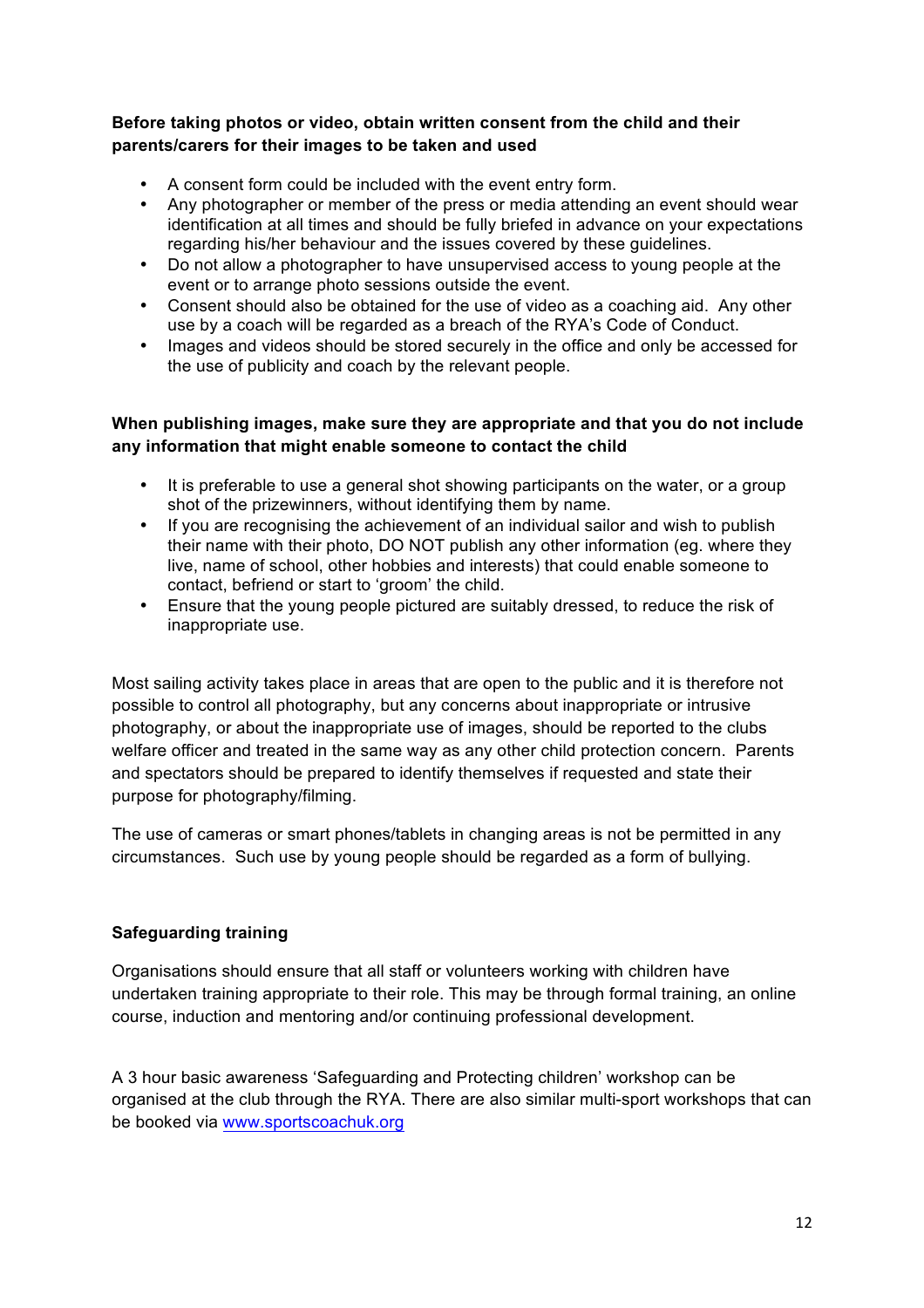The RYA has developed an online safeguarding awareness course 'Safe + Fun' which will be offered through a number of RYA Training Centres. From April 2015 it will be a mandatory requirement for those intending to qualify as RYA Instructors, Senior Instructors or Racing Coaches to complete the online course prior to their Instructor or Coach course. The course will also be available to anyone wishing to gain a basic awareness of safeguarding issues, or to refresh their knowledge.

A further online module for Club Welfare Officers is being developed and will be available by the end of June 2015.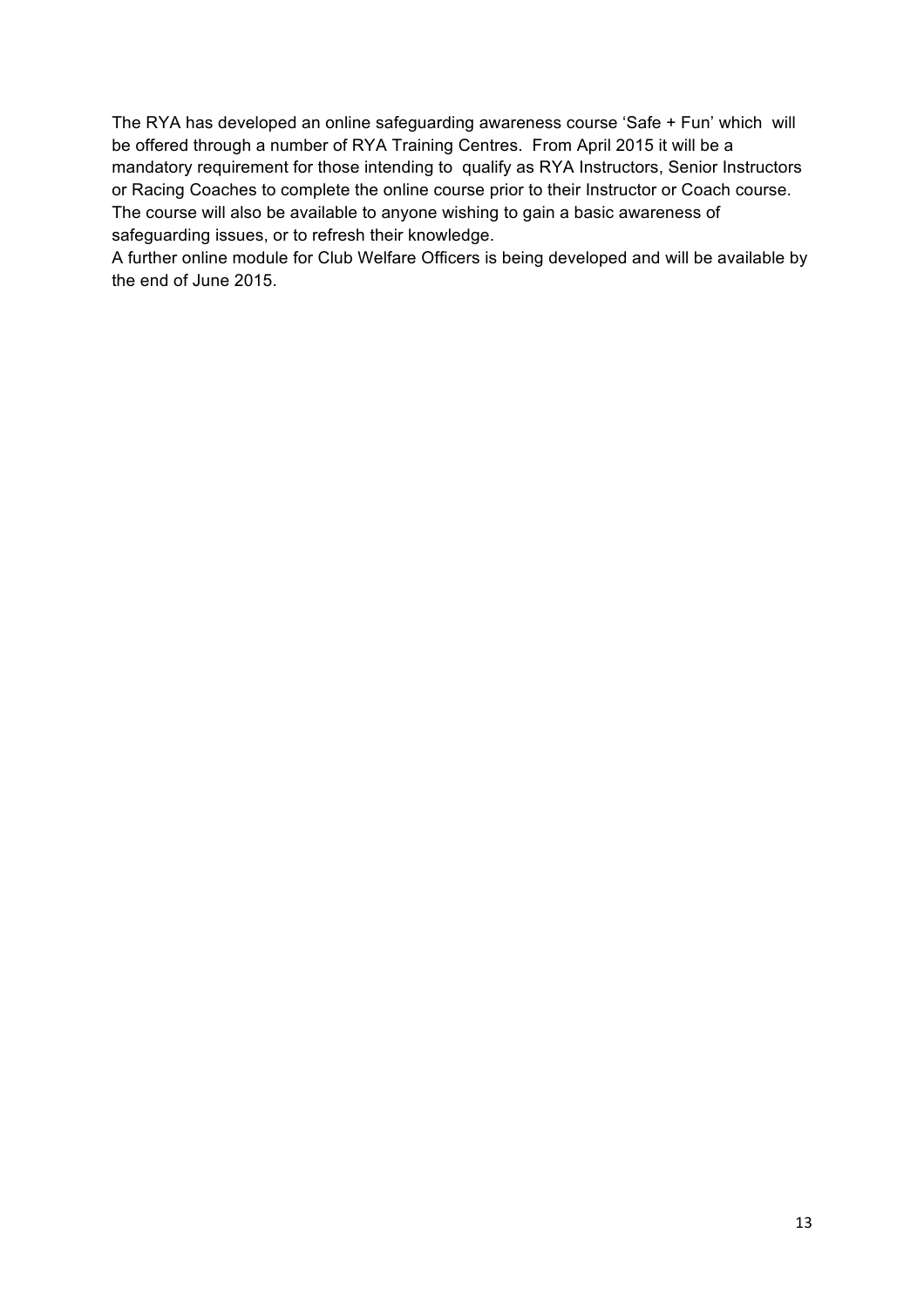### **5 Handling concerns, reports or allegations**

**This section is primarily for the organisation's designated Welfare Officer, but everyone should be aware of the procedures to follow if there are concerns (see flowcharts below).**

A complaint, concern or allegation may come from a number of sources: the child, their parents, someone else within your organisation. It may involve the behaviour of one of your volunteers or employees, or something that has happened to the child outside the sport, perhaps at home or at school. Children may confide in adults they trust, in a place where they feel at ease.

An allegation may range from mild verbal bullying to physical or sexual abuse. If you are concerned that a child may be being abused, it is NOT your responsibility to investigate further BUT it is your responsibility to act on your concerns and report them to the appropriate statutory authorities. For guidance on recognising abuse, see Appendix A.

#### **Handling an allegation from a child**

#### **Always:**

- stay calm ensure that the child is safe and feels safe
- show and tell the child that you are taking what he/she says seriously
- reassure the child and stress that he/she is not to blame
- be careful about physical contact, it may not be what the child wants
- be honest, explain that you will have to tell someone else to help stop the alleged abuse
- make a record of what the child has said as soon as possible after the event, using the child's own words
- follow your organisation's child protection procedures.

#### **Never:**

- rush into actions that may be inappropriate
- make promises you cannot keep (eg. you won't tell anyone)
- 
- ask leading questions (see 'Recording and handling information' below)<br>• take sole responsibility consult someone else (ideally the designated C • take sole responsibility – consult someone else (ideally the designated Child Protection/Welfare Officer or the person in charge or someone you can trust) so that you can begin to protect the child and gain support for yourself.

You may be upset about what the child has said or you may worry about the consequences of your actions. Sometimes people worry about children being removed from their families as a result of abuse, but in reality this rarely happens. However, one thing is certain – you cannot ignore it.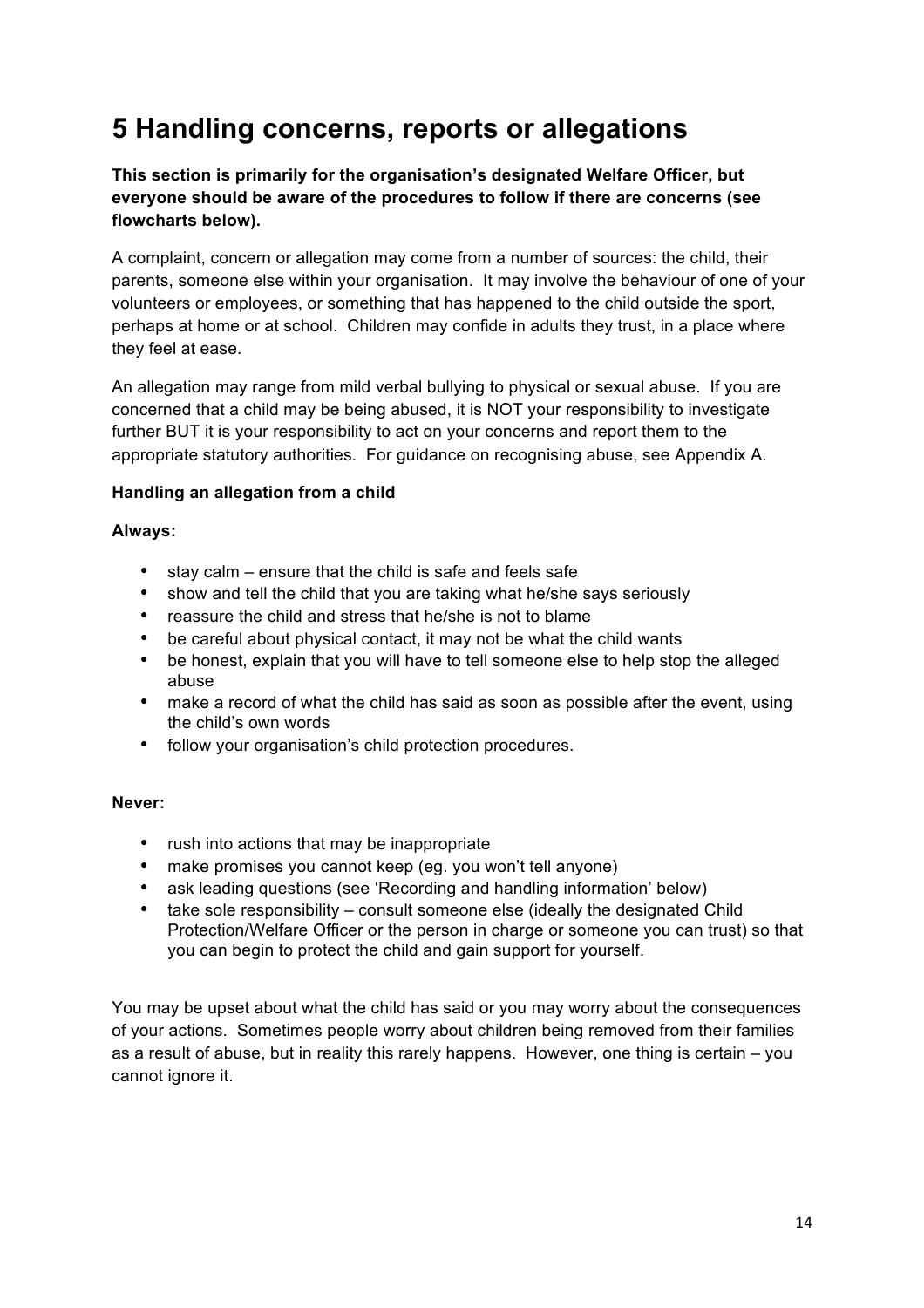#### **Recording and handling information**

If you suspect that a child may have been the subject of any form of physical, emotional or sexual abuse or neglect, the allegation must be referred as soon as possible to Children's Social Care or the Police who have trained experts to handle such cases. Do not start asking leading questions which may jeopardise any formal investigation.

A leading question is where you suggest an answer or provide options that only need a 'yes' or 'no' answer, instead of allowing the child to explain things in their own words. An example would be asking 'did X hit you?' instead of 'how did you get that bruise?'. Use open questions such as 'what happened next?'. Only ask questions to confirm that you need to refer the matter to someone else. Listen to and keep a record of anything the child tells you or that you have observed and pass the information on to the statutory authorities (see Sample Document 7 for Referral Form).

**All information must be treated as confidential and only shared with those who need to know**. If the allegation or suspicion concerns someone within your club or centre, only the child's parents/carers, the person in charge of the organisation (unless they are the subject of the allegation), the relevant authorities and the RYA Safeguarding Manager should be informed. If the alleged abuse took place outside the sport, the Police or Children's Social Care will decide who else needs to be informed, including the child's parents/carers. It should not be discussed by anyone within the organisation other than the person who received or initiated the allegation and, if different, the person in charge.

Confidential information must be stored securely. It is recommended that it should be retained for at least 3 years and destroyed by secure means, eg. by shredding or burning.

#### **Procedures**

It is essential to have clear and agreed procedures to follow. These include:

- procedures to be followed by anyone concerned about a child's welfare, either outside the sport or within your organisation *(see flowcharts below)*
- a disciplinary procedure (which may be included in a staff handbook or contract, depending on the nature of the organisation) setting out the process to be followed if an allegation or complaint is made about an employee
- a procedure for handling a complaint about a member The RYA's information sheet on the Expulsion of Members on the website in the Clubs section (you will need your club's login) under Support, Members, includes the key elements of a fair hearing.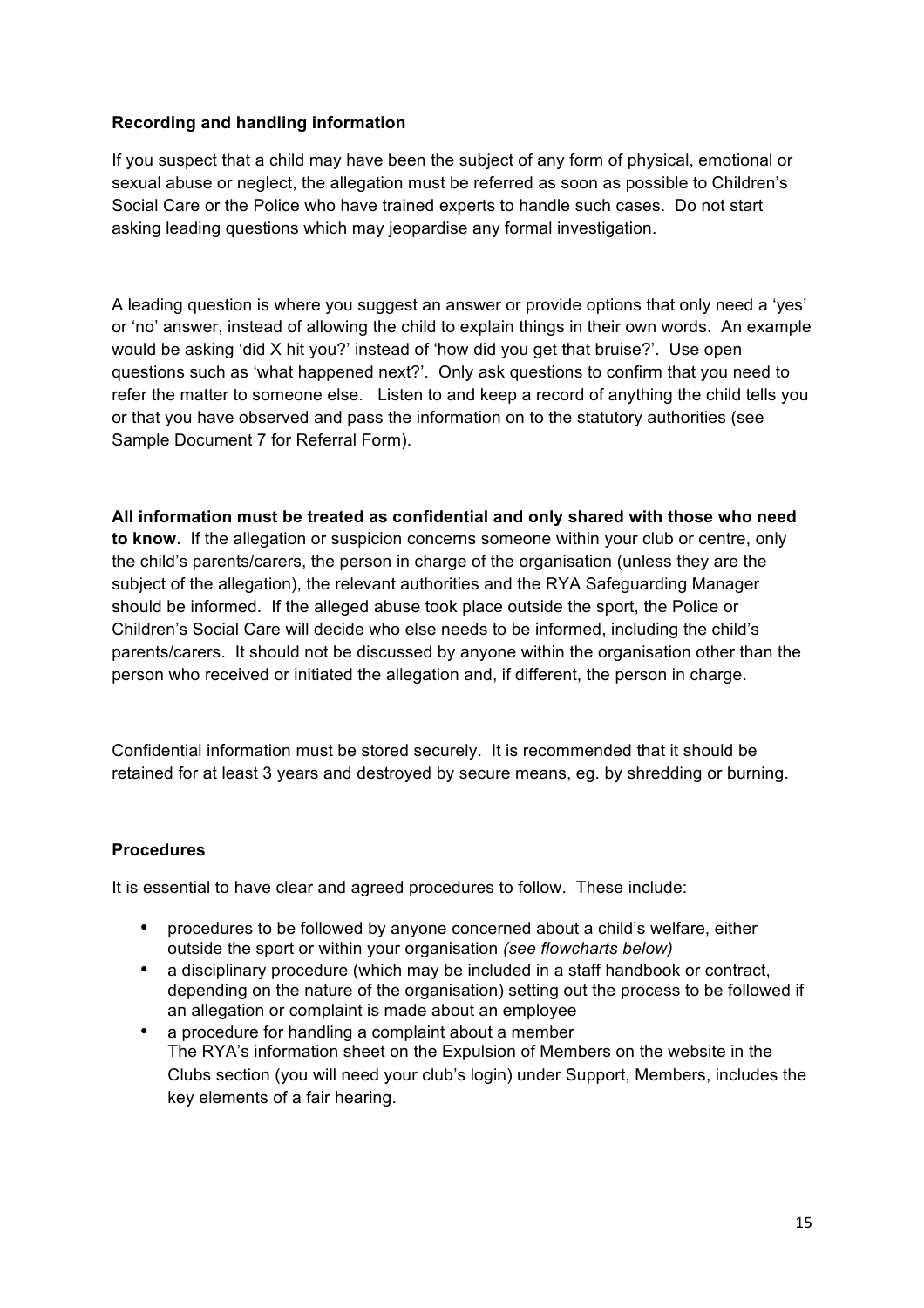#### **Statutory Authorities**

If your club or centre is contacted by the Police or Children's Services concerning information received or a complaint made by or about a member, volunteer or employee, you are advised to contact the RYA Safeguarding Manager as soon as possible for guidance and support. Co-operate fully with official requests for factual information, but do not express any personal opinions on the person's conduct. See also 'Handling the media' below.

#### **Handling the media**

If there is an incident at your premises which attracts media interest, or if you are contacted by the media with an allegation concerning one of your members or employees, do not give any response until you have had an opportunity to check the facts and seek advice. You may wish to contact the RYA's Communications department on 023 8060 4215 for professional advice on handling the media.

#### **Reference to the Disclosure and Barring Service or Disclosure Scotland**

The Disclosure and Barring Service (DBS) maintains the lists of people barred from working with children or with vulnerable adults in England and Wales and in Northern Ireland. Disclosure Scotland fulfils this function in Scotland. If your organisation permanently dismisses or removes someone from regulated activity/work, or would have dismissed them if they had not resigned, because they have harmed a child or vulnerable adult or placed them at risk of harm, you have a duty to refer them to the DBS or Disclosure Scotland, as appropriate. *It is a criminal offence not to make such a referral*. For guidance on the grounds and process for making a referral, see the relevant website *(Useful Contacts)* or contact the RYA Safeguarding Manager.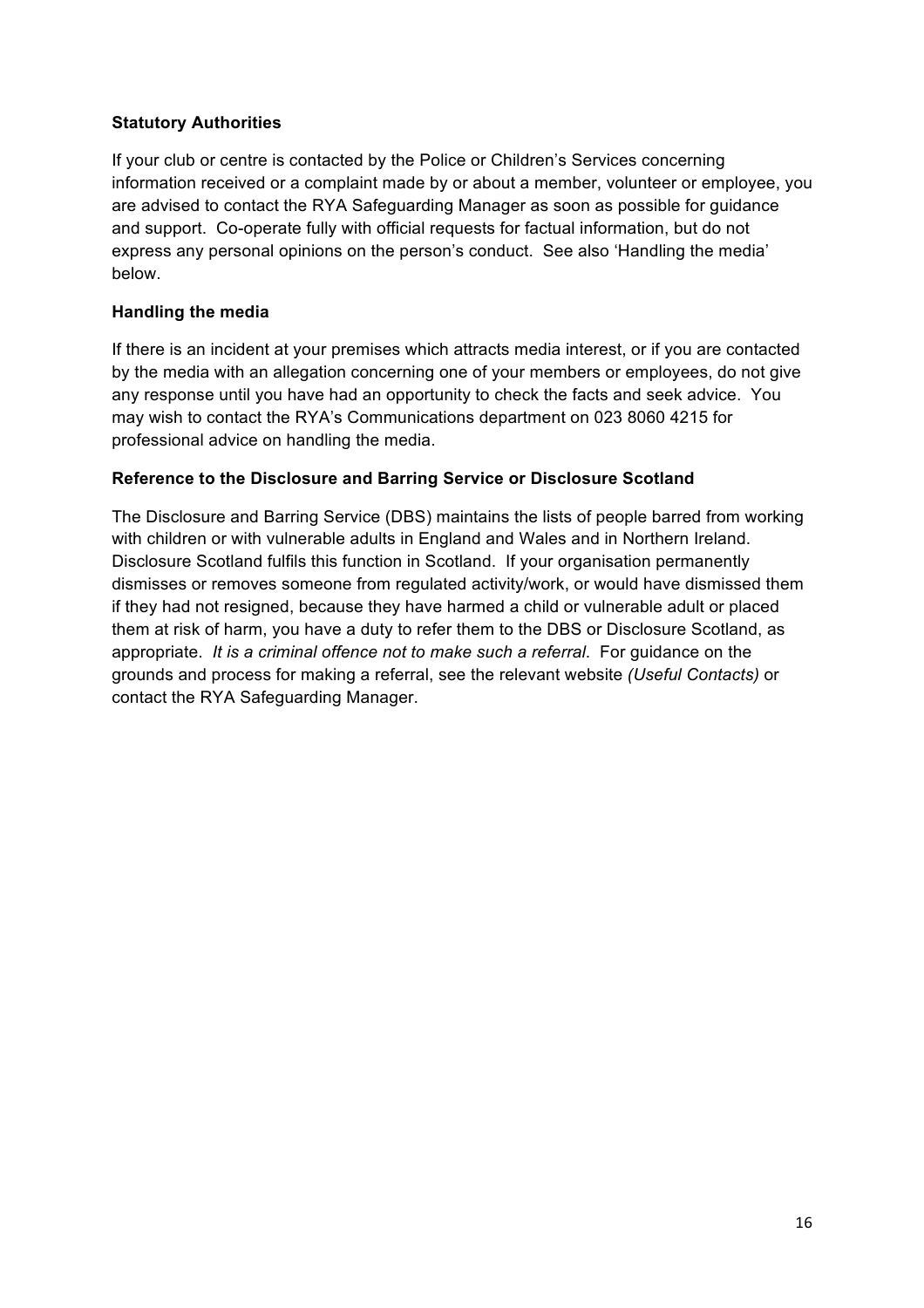#### **Reporting procedures** Concern about a child outside the sport environment

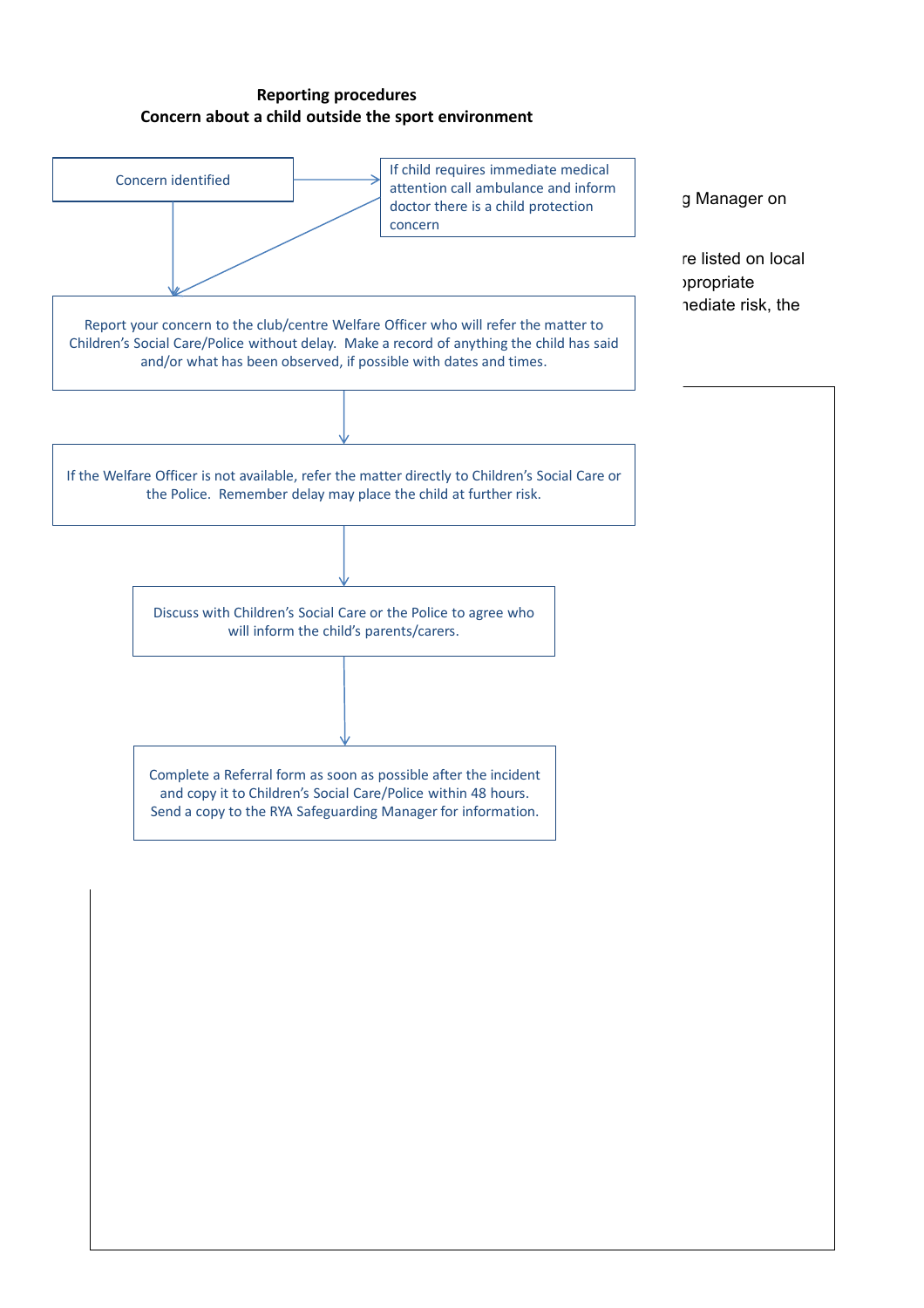#### **Reporting procedures** Concern about the behaviour of someone at a club/centre

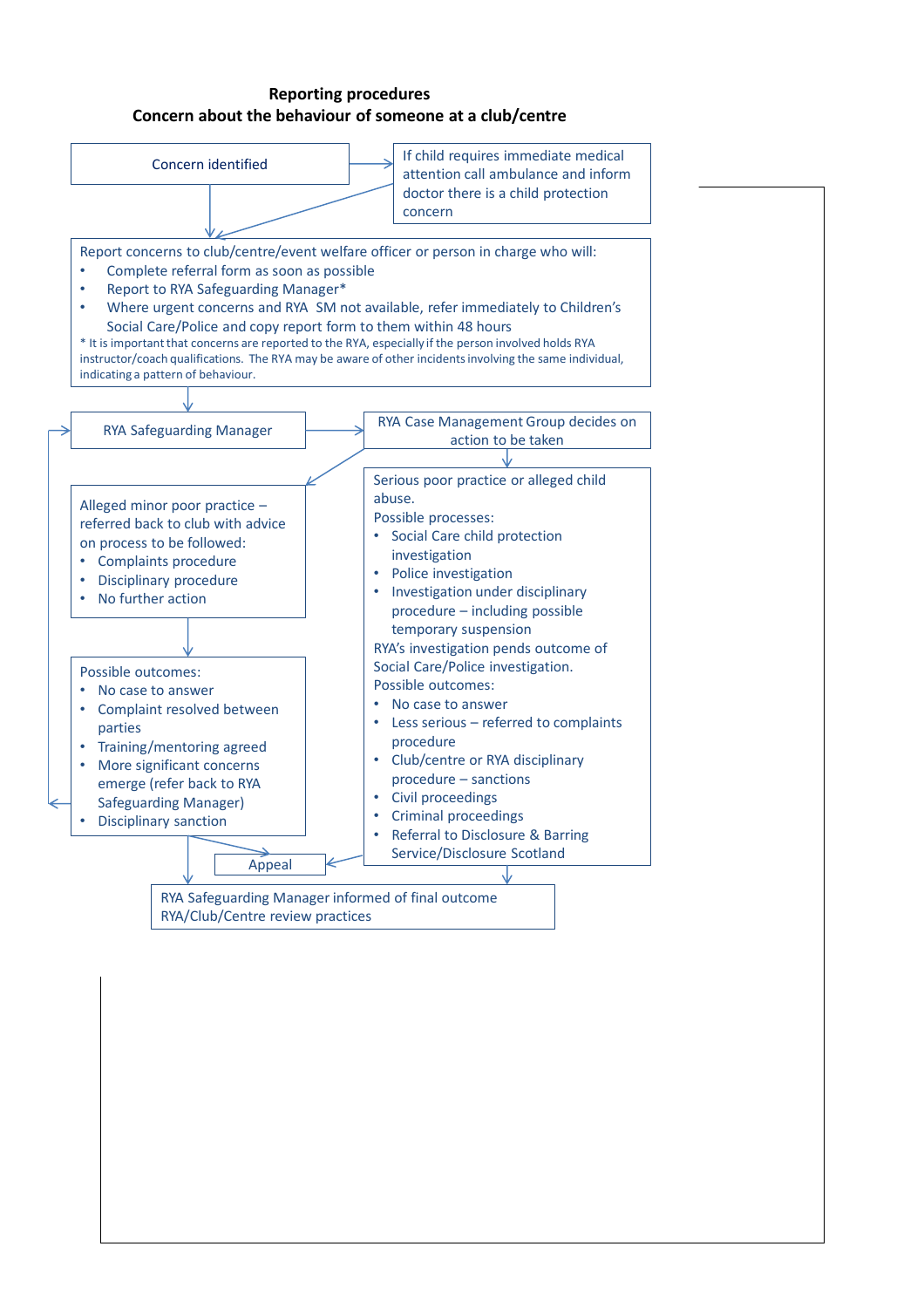### **Useful Contacts**

#### **NSPCC Helpline**

0808 800 5000 E-mail: help@nspcc.org.uk Website: www.nspcc.org.uk

#### **Childline**

0800 1111

Website: www.childline.org.uk

#### **Hartlepool Child and Adult Services**

Hartlepool Duty Team (including emergency 24 hours) 01429 523416

#### **Royal Yachting Association**

Jackie Reid, Safeguarding and Equality Manager

RYA House, Ensign Way

Hamble

Southampton

SO31 4YA

Tel: 023 8060 4104

E-mail: jackie.reid@rya.org.uk

Website: www.rya.org.uk/go/safeguarding

Community text phone (for people with a hearing impairment): 07823 559018

#### **Child Protection in Sport Unit (CPSU)**

**England**

Tel: 0116 234 7278

E-mail: cpsu@nspcc.org.uk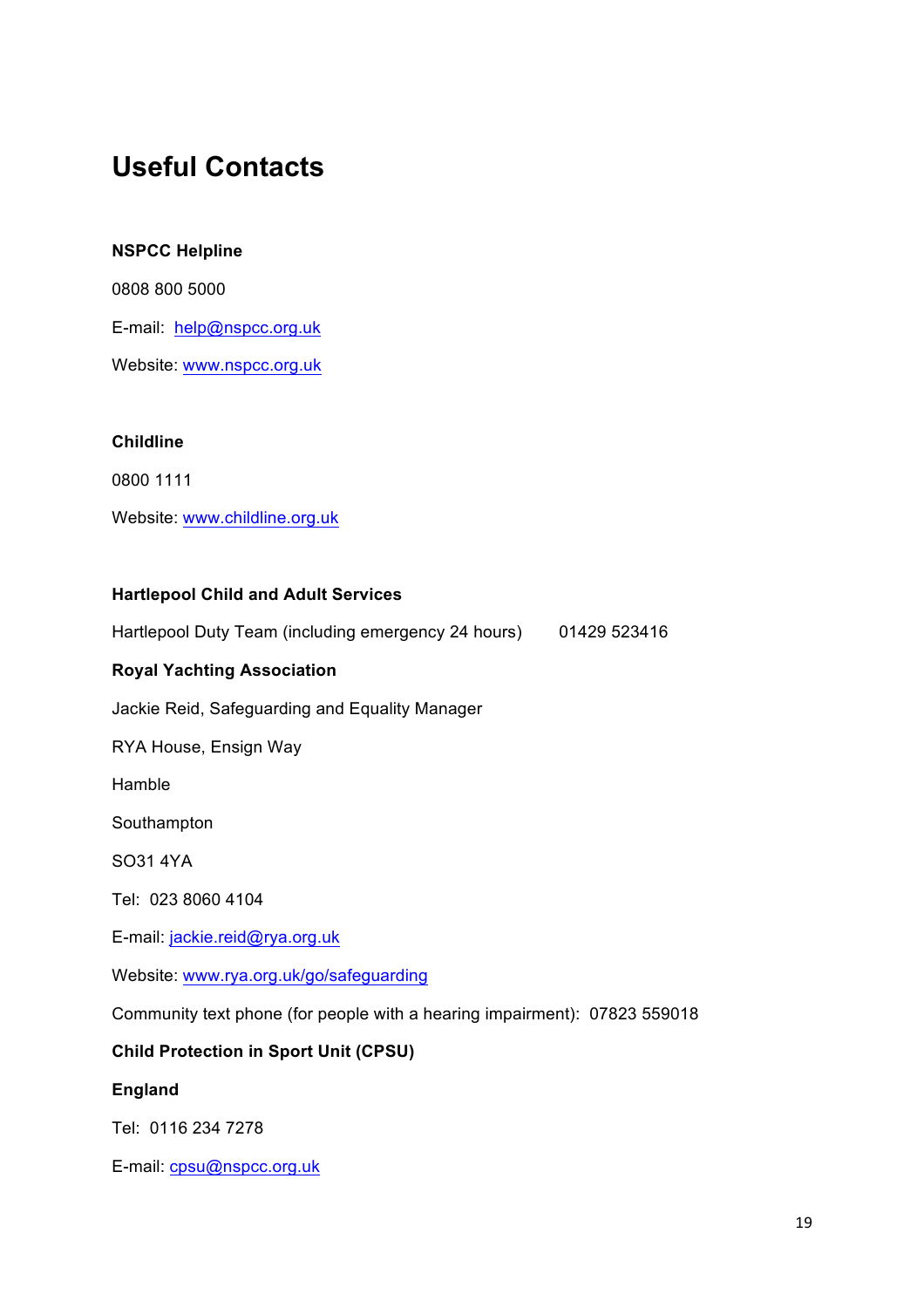Website: www.thecpsu.org.uk

#### **Disclosure and Barring Service (DBS - formerly CRB) – RYA is Registered Body**

Website: www.homeoffice.gov.uk/government/organisations/disclosure-and-barring-service

#### **sportscoach UK – provide Safeguarding and Protecting Children training**

Website: www.sportscoachuk.org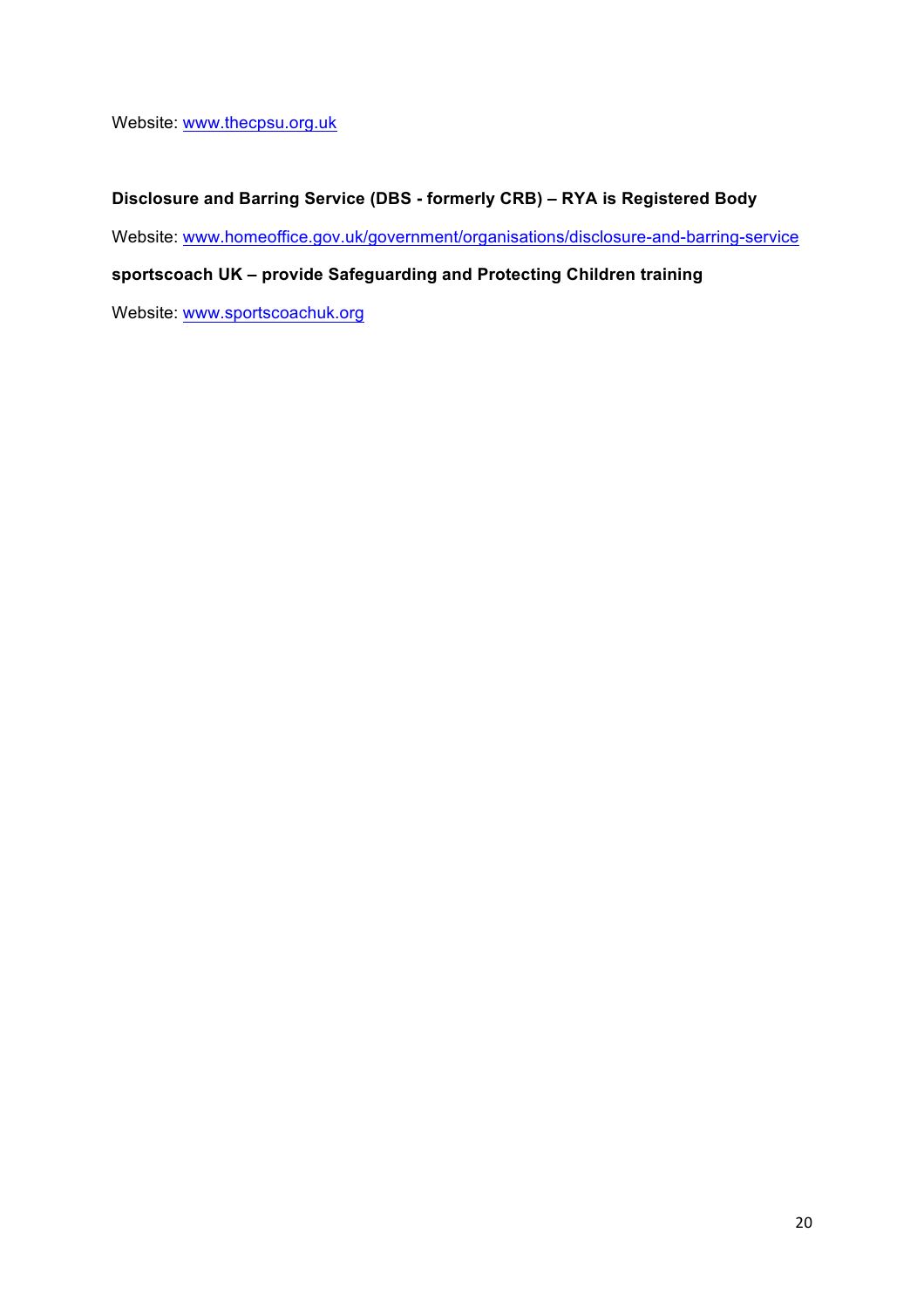# **Appendices**

### Appendix A

### **Handout for Instructors, Coaches and Volunteers –**

### **Good Practice Guide**

This guide only covers the essential points of good practice when working with children and young people. You should also read the organisation's Child Protection Policy and Procedures which are available for reference at all times.

- Avoid spending any significant time working with children in isolation
- Do not take children alone in a car, however short the journey
- Do not take children to your home as part of your organisation's activity
- Where any of these are unavoidable, ensure that they only occur with the full knowledge and consent of someone in charge of the organisation or the child's parents
- Design training programmes that are within the ability of the individual child
- If a child is having difficulty with a wetsuit or buoyancy aid, ask them to ask a friend to help if at all possible
- If you do have to help a child, make sure you are in full view of others, preferably another adult

#### **You should never:**

- engage in rough, physical or sexually provocative games
- allow or engage in inappropriate touching of any form
- allow children to use inappropriate language unchallenged, or use such language yourself when with children
- make sexually suggestive comments to a child, even in fun
- fail to respond to an allegation made by a child; always act<br>• do things of a personal nature that children can do for them
- do things of a personal nature that children can do for themselves.

It may sometimes be necessary to do things of a personal nature for children, particularly if they are very young or disabled. These tasks should only be carried out with the full understanding and consent of the child (where possible) and their parents/carers. In an emergency situation which requires this type of help, parents should be fully informed. In such situations it is important to ensure that any adult present is sensitive to the child and undertakes personal care tasks with the utmost discretion.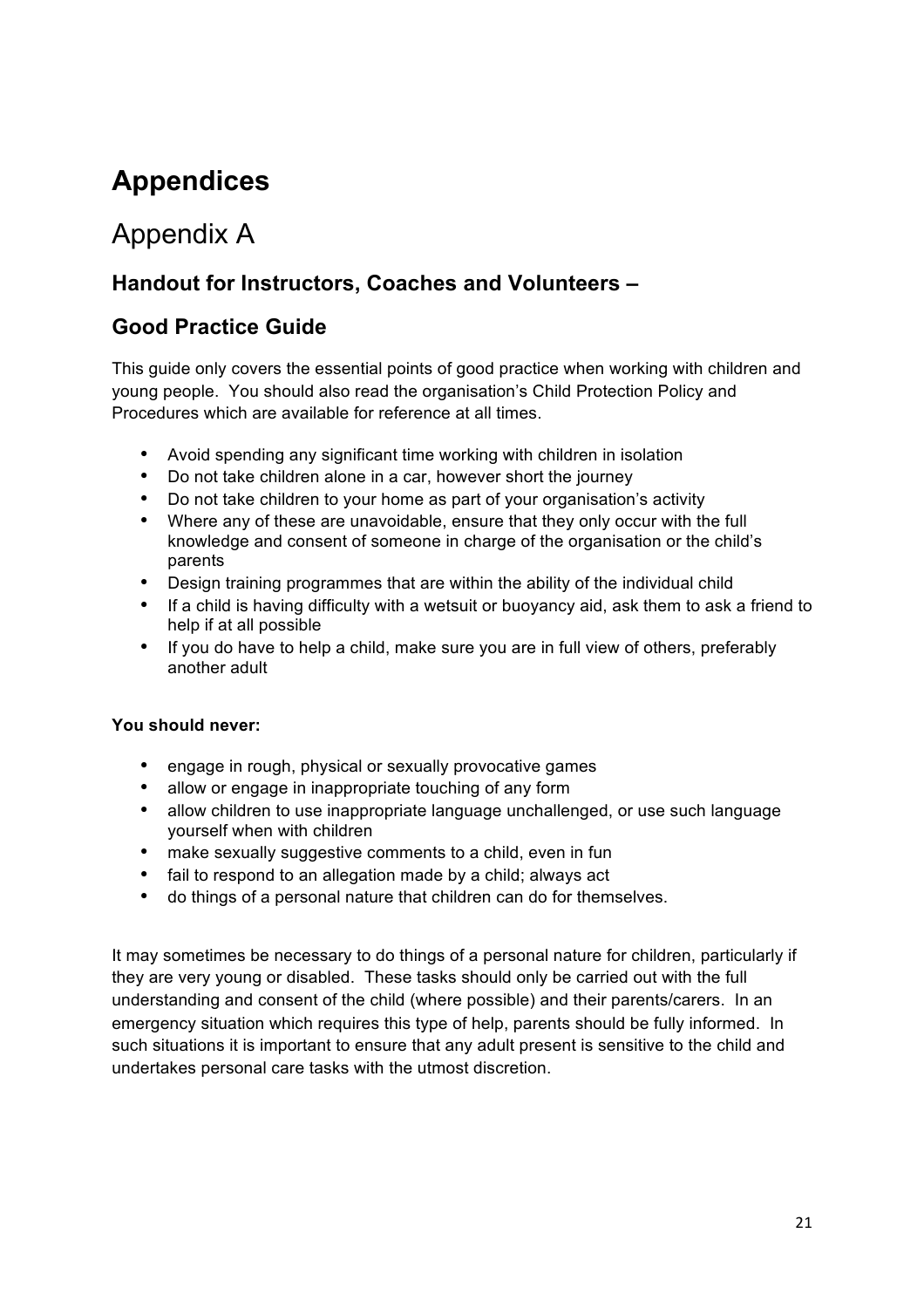## Appendix B

### **Club Code of Conduct**

It is the policy of THYC that all participants, coaches, instructors, officials, parents and volunteers show respect and understanding for each other, treat everyone equally within the context of the sport and conduct themselves in a way that reflects the principles of the club/class. The aim is for all participants to enjoy their sport and to improve performance.

#### **Abusive language, swearing, intimidation, aggressive behaviour or lack of respect for others and their property will not be tolerated and may lead to disciplinary action.**

#### **Participants - young sailors and powerboaters**

- Listen to and accept what you are asked to do to improve your performance and keep you safe
- Respect other participants, coaches, instructors, officials and volunteers
- Abide by the rules and play fairly
- Do your best at all times
- Never bully others either in person, by phone, by text or online
- Take care of all property belonging to other participants, the club/class or its members

#### **Parents**

- Support your child's involvement and help them enjoy their sport
- Help your child to recognise good performance, not just results
- Never force your child to take part in sport
- Never punish or belittle a child for losing or making mistakes
- Encourage and guide your child to accept responsibility for their own conduct and performance
- Respect and support the coach
- Accept officials' judgements and recognise good performance by all participants
- Use established procedures where there is a genuine concern or dispute
- Inform the club or event organisers of relevant medical information
- Ensure that your child wears suitable clothing and has appropriate food and drink
- Provide contact details and be available when required
- Take responsibility for your child's safety and conduct in and around the clubhouse/event venue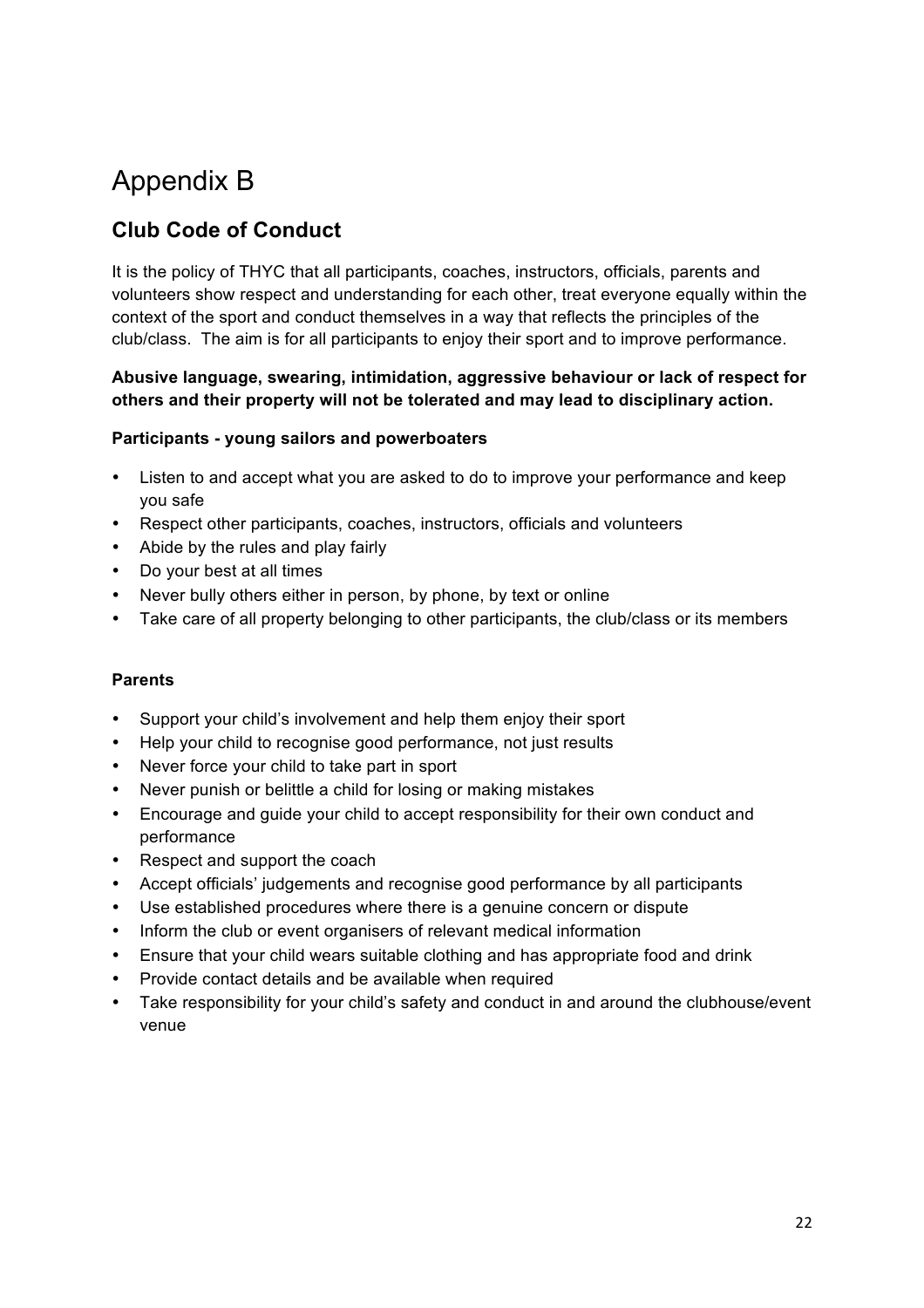#### **Coaches, Instructors, Officials and Volunteers**

- Consider the welfare and safety of participants before the development of performance
- Encourage participants to value their performance and not just results
- Promote fair play and never condone cheating
- Ensure that all activities are appropriate to the age, ability and experience of those taking part
- Build relationships based on mutual trust and respect
- Work in an open environment
- Avoid unnecessary physical contact with young people
- Be an excellent role model and display consistently high standards of behaviour and appearance
- Do not drink alcohol or smoke when working directly with young people
- Communicate clearly with parents and participants
- Be aware of any relevant medical information
- Follow RYA and club/class guidelines and policies
- Holders of RYA Instructor and Coach qualifications must also comply with the RYA Code of Conduct
- Holders of RYA Race Official appointments must also comply with the RYA Race Officials Code of Conduct.

If you are concerned that someone is not following the Code of Conduct, you should inform the Clubs Welfare Officer or the person in charge of the activity.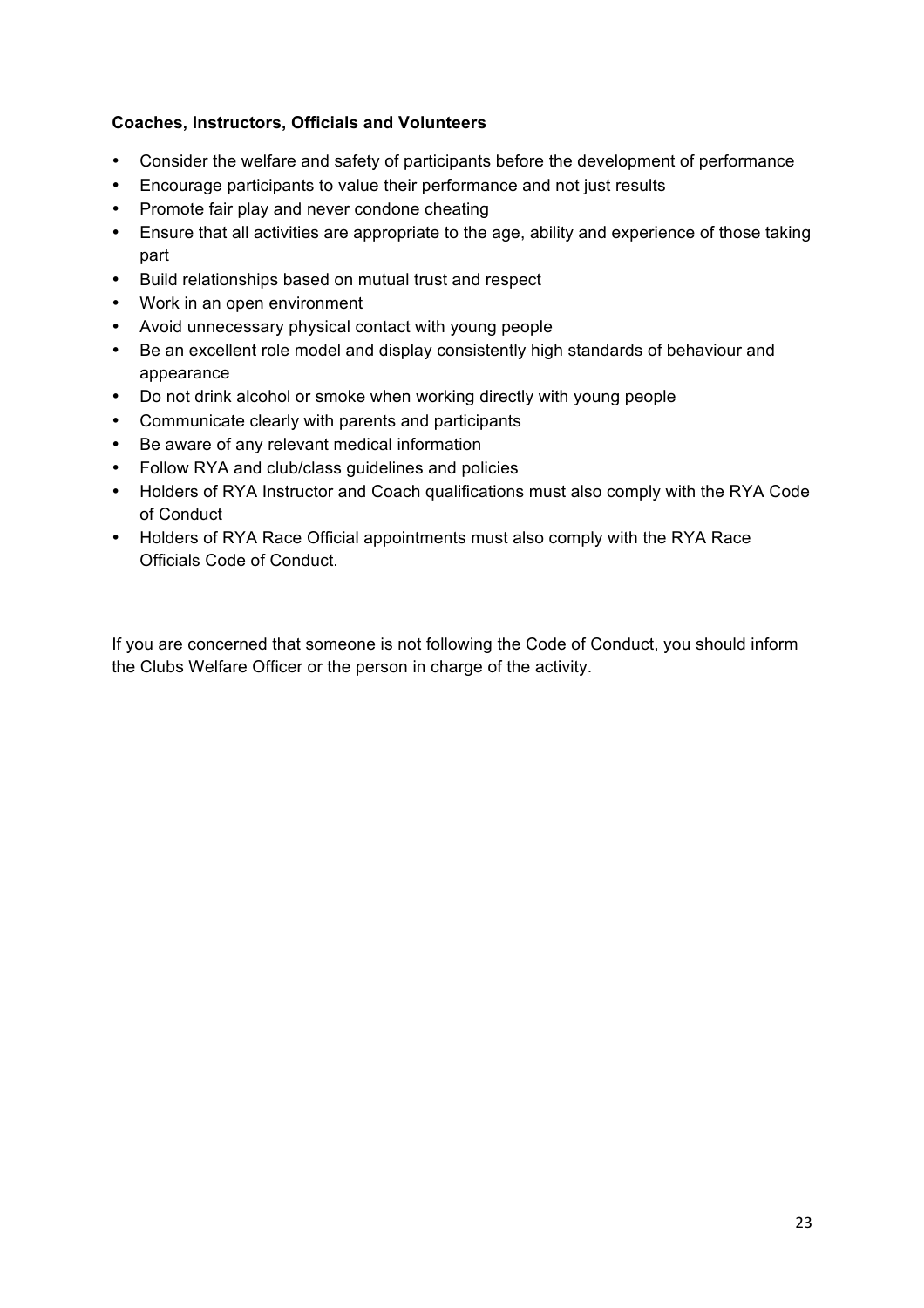# Appendix C

### **What is child abuse?**

(Based on the statutory guidance 'Working Together to Safeguard Children' 2013)

Abuse and neglect are forms of maltreatment of a child. Somebody may abuse or neglect a child by inflicting harm, or by failing to act to prevent harm. Children may be abused in a family or in an institutional or community setting by those known to them or, more rarely, by others. They may be abused by an adult or adults, or another child or children.

**Physical abuse** may involve adults or other children inflicting physical harm:

- by hitting, shaking, throwing, poisoning, burning or scalding, drowning or suffocating
- giving children alcohol or inappropriate drugs
- in sport situations, physical abuse might also occur when the nature and intensity of training exceeds the capacity of the child's immature and growing body.

**Emotional abuse** is the persistent emotional maltreatment of a child such as to cause severe and persistent adverse effects on the child's emotional development. It may involve:

- conveying to a child that they are worthless, unloved or inadequate
- not giving the child opportunities to express their views, deliberately silencing them or 'making fun' of what they say or how they communicate
- imposing expectations which are beyond the child's age or developmental capability
- overprotection and limitation of exploration and learning or preventing the child from participating in normal social interaction
- allowing a child to see or hear the ill-treatment of another person
- serious bullying (including cyber bullying), causing children frequently to feel frightened or in danger
- the exploitation or corruption of children
- emotional abuse in sport might also include situations where parents or coaches subject children to constant criticism, bullying or pressure to perform at a level that the child cannot realistically be expected to achieve.

Some level of emotional abuse is involved in all types of maltreatment of a child.

**Sexual abuse.** Sexual abuse involves an individual (male or female, or another child) forcing or enticing a child or young person to take part in sexual activities, whether or not the child is aware of what is happening, to gratify their own sexual needs. The activities may involve:

- physical contact (eg. kissing, touching, masturbation, rape or oral sex)
- involving children in looking at, or in the production of, sexual images
- encouraging children to behave in sexually inappropriate ways
- grooming a child in preparation for abuse (including via the internet)
- sport situations which involve physical contact (eg. supporting or guiding children) could potentially create situations where sexual abuse may go unnoticed. Abusive situations may also occur if adults misuse their power over young people.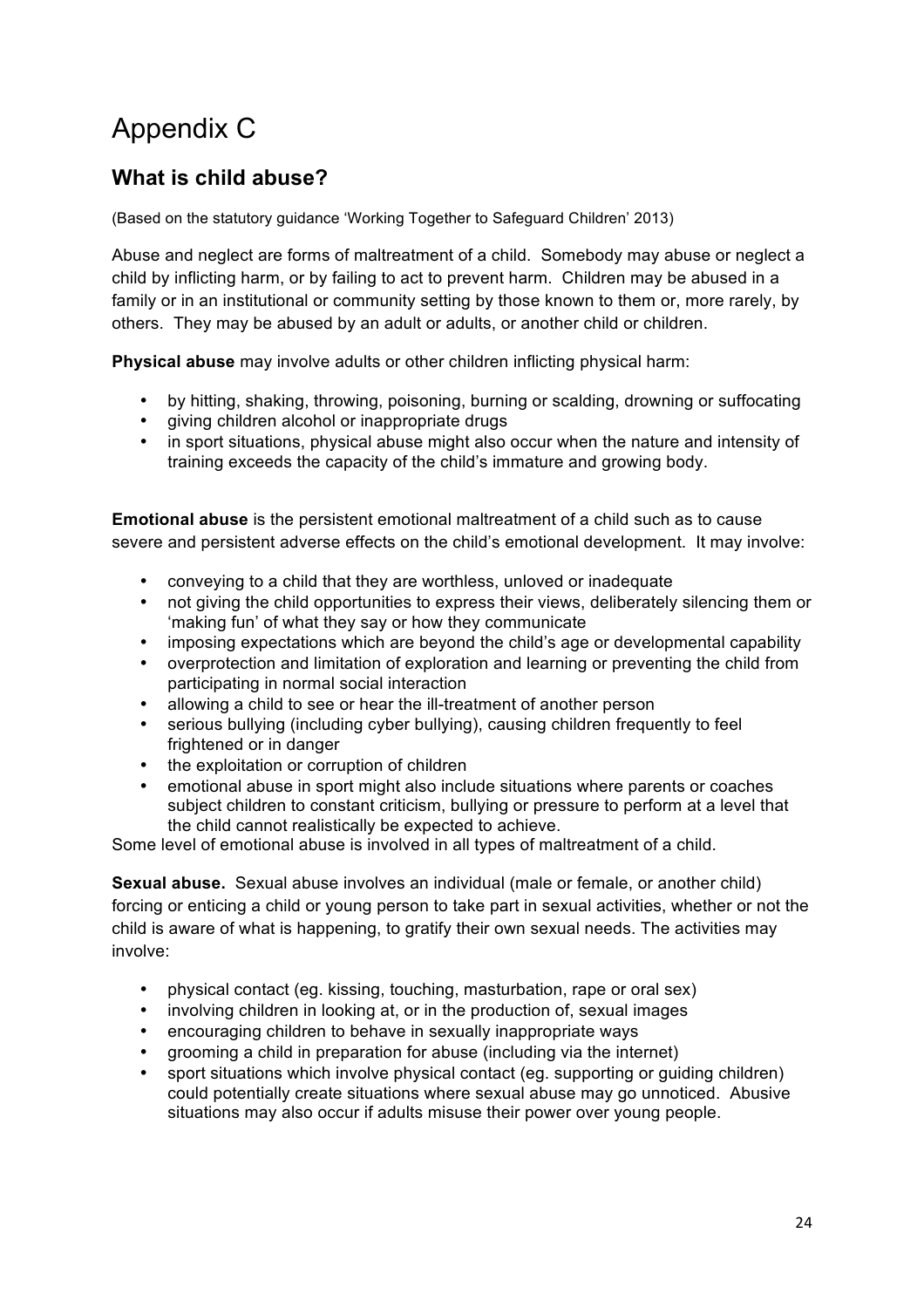**Neglect** is the persistent failure to meet a child's basic physical and/or psychological needs, likely to result in the serious impairment of the child's health or development. Neglect may involve a parent or carer failing to:

- provide adequate food, clothing and shelter
- protect a child from physical and emotional harm or danger
- ensure adequate supervision
- ensure access to appropriate medical care or treatment
- respond to a child's basic emotional needs
- neglect in a sailing situation might occur if an instructor or coach fails to ensure that children are safe, or exposes them to undue cold or risk of injury.

**Bullying** (including 'cyber bullying' by text, e-mail, social media etc) may be seen as deliberately hurtful behaviour, usually repeated or sustained over a period of time, where it is difficult for those being bullied to defend themselves. The bully may often be another young person. Although anyone can be the target of bullying, victims are typically shy, sensitive and perhaps anxious or insecure. Sometimes they are singled out for physical reasons – being overweight, physically small, having a disability or belonging to a different race, faith or culture.

The acronym STOP – Several Times On Purpose - can help you to identify bullying behaviour.

#### **Recognising Abuse**

It is not always easy, even for the most experienced carers, to spot when a child has been abused. However, some of the more typical symptoms which should trigger your suspicions would include:

- unexplained or suspicious injuries such as bruising, cuts or burns, particularly if situated on a part of the body not normally prone to such injuries
- sexually explicit language or actions
- a sudden change in behaviour (eg. becoming very quiet, withdrawn or displaying sudden outbursts of temper)
- the child describes what appears to be an abusive act involving him/her
- a change observed over a long period of time (eg. the child losing weight or becoming increasingly dirty or unkempt)
- a general distrust and avoidance of adults, especially those with whom a close relationship would be expected
- an unexpected reaction to normal physical contact
- difficulty in making friends or abnormal restrictions on socialising with others.

It is important to note that a child could be displaying some or all of these signs, or behaving in a way which is worrying, without this necessarily meaning that the child is being abused. Similarly, there may not be any signs, but you may just feel that something is wrong. If you have noticed a change in the child's behaviour, first talk to the parents or carers. It may be that something has happened, such as a bereavement, which has caused the child to be unhappy.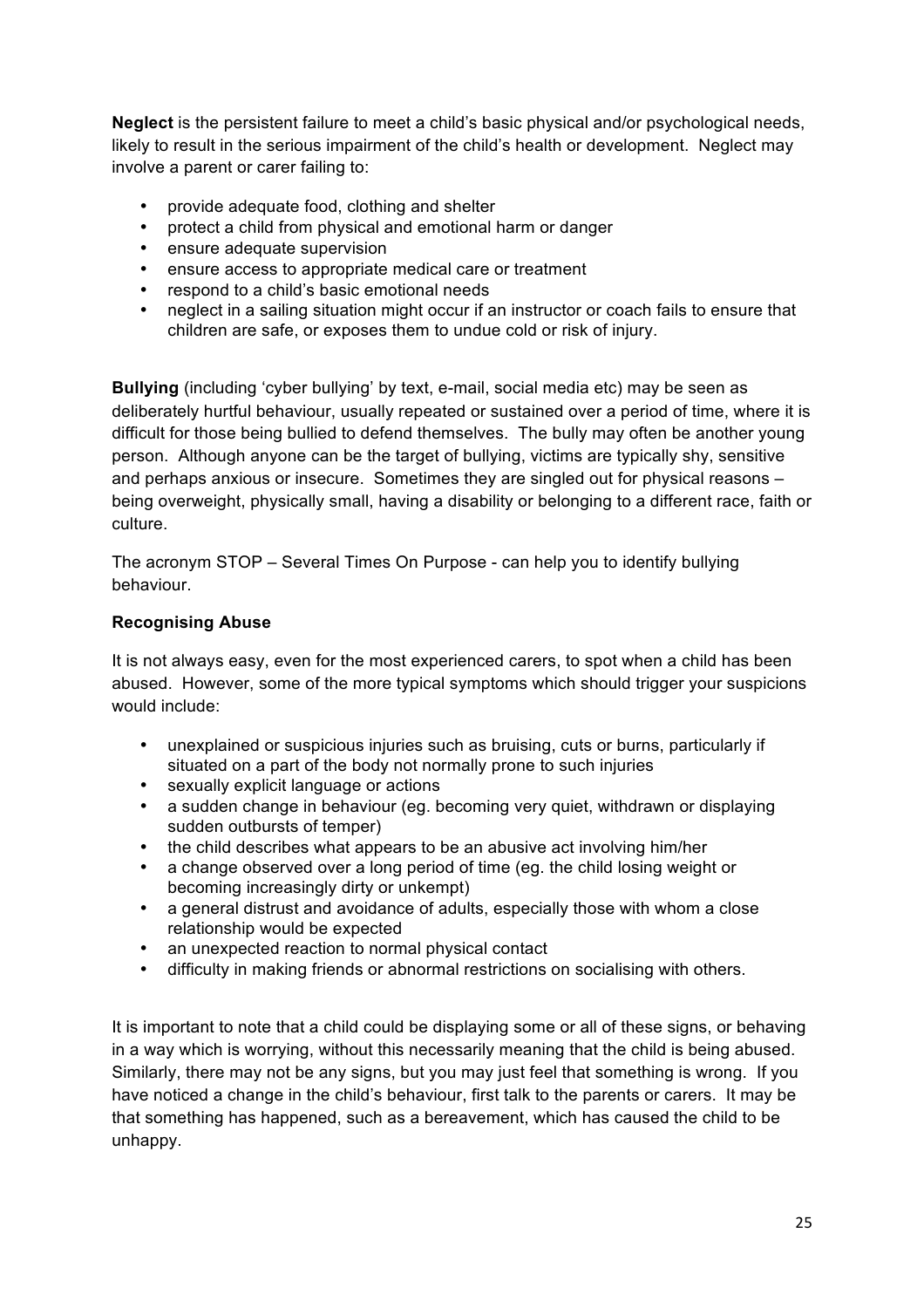#### **If you are concerned**

If there are concerns about sexual abuse or violence in the home, talking to the parents or carers might put the child at greater risk. If you cannot talk to the parents/carers, consult the clubs designated Welfare Officer or the person in charge. It is this person's responsibility to make the decision to contact Children's Social Care Services or the Police. It is NOT their responsibility to decide if abuse is taking place, BUT it is their responsibility to act on your concerns.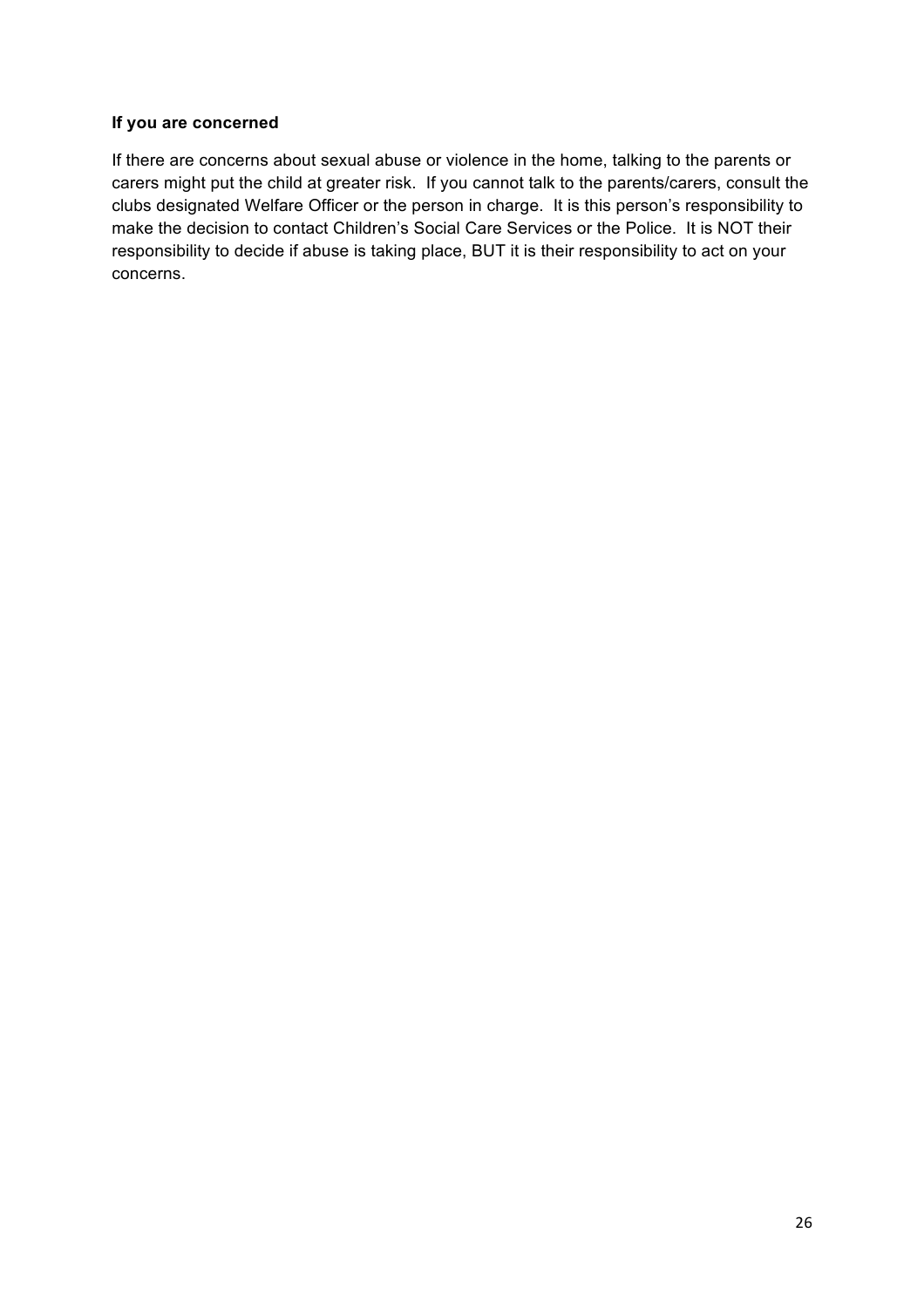### Appendix D **RYA Instructor Code of Conduct**

#### **RYA Instructor Code of Conduct for RYA Instructors, Coach Assessors, Trainers and Examiners**

This document outlines the code of conduct under which all holders of RYA instructor qualifications and RYA training appointments (hereafter referred to as instructors) are required to comply. The code of conduct is intended to make clear to all participants, instructors and RYA appointment holders the high standards to which all are expected to conform. Instructors must:

- If working with people under the age of 18, read and understand the Child Protection Policy as detailed on the RYA website at www.rya.org.uk
- Respect the rights, dignity and worth of every person and treat everyone equally within the context of their sport.
- Place the wellbeing and safety of the student above the development of performance or delivery of training.
- They should follow all guidelines laid down by the RYA with regards specific training or coaching programmes.
- Hold appropriate insurance cover either individually or through the training centre in which they are working.
- Not develop inappropriate working relationships with students (especially children). Relationships must be based on mutual trust and respect and not exert undue influence to obtain personal benefit or reward.
- Encourage and guide students to accept responsibility for their own behaviour and performance.
- Hold relevant up to date governing body qualifications as approved by the RYA.
- Ensure that the activities they direct or advocate are appropriate for the age, maturity, experience and ability of the individual.
- At the outset, clarify with students (and where appropriate their parents) exactly what is expected of them and what they are entitled to expect.
- Always promote the positive aspects of the sport (eg courtesy to other water users).
- Consistently display high standards of behaviour and appearance.
- Not do or neglect to do anything which may bring the RYA into disrepute.
- Act with integrity in all customer and business to business dealings pertaining to RYA training.
- Not teach or purport to provide RYA courses or RYA certification outside of the framework of an RYA recognised training centre
- Notify the RYA immediately of any court imposed sanction that precludes the instructor from contact with specific user groups (for example children and vulnerable adults).
- Not carry out RYA training, examining or coaching activities whilst under the influence of alcohol or drugs.

Failure to adhere to the RYA Instructor Code of Conduct may result in the suspension or withdrawal of RYA qualifications or appointments.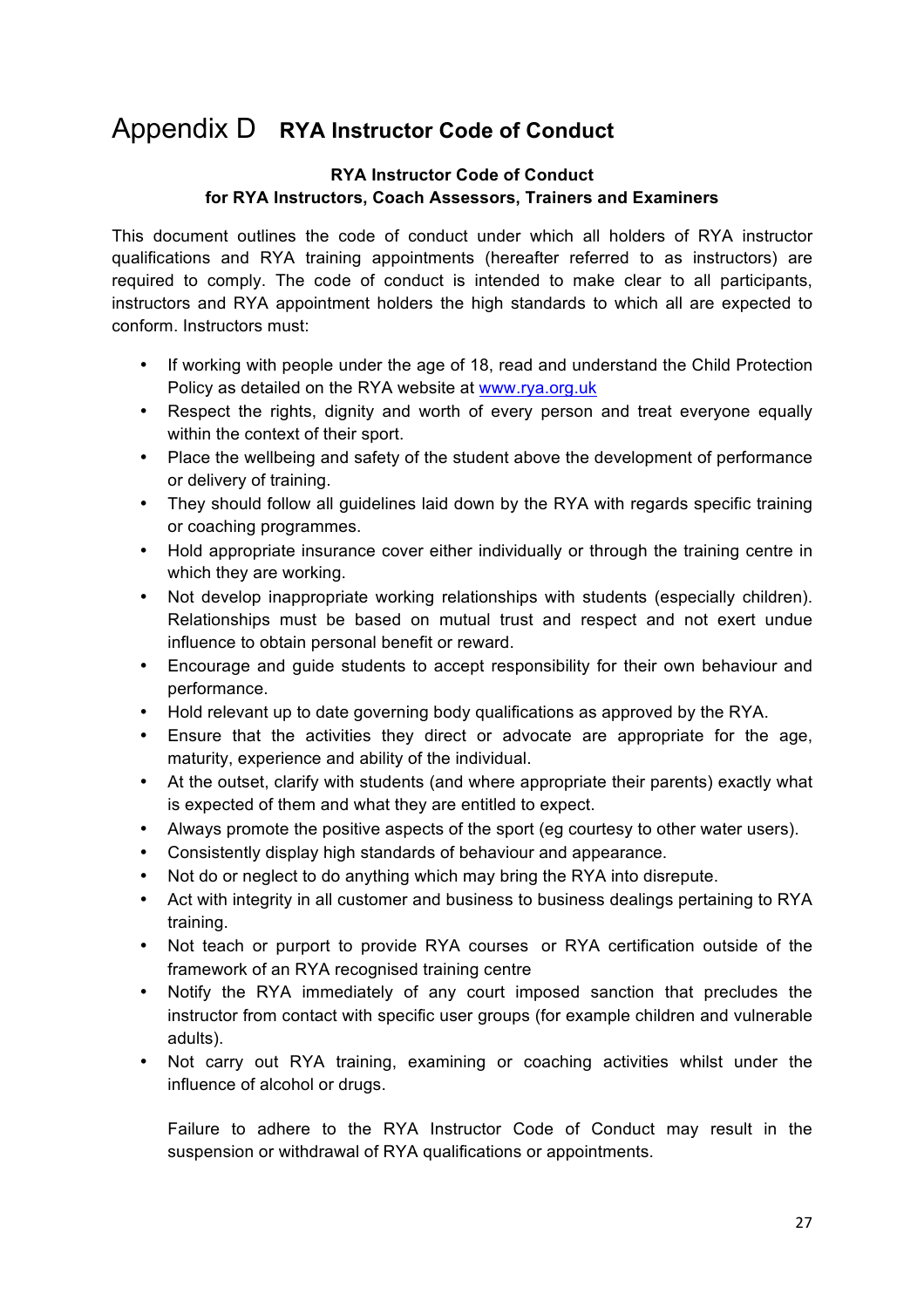### Appendix E **RYA Coach Code of Ethics and Conduct**

**Sports Coaching helps the development of individuals through improving their performance.**

#### **This is achieved by:**

- 1. Identifying and meeting the needs of individuals.
- 2. Improving performance through a progressing programme of safe, guided practice, measured performance and/or competition.
- 3. Creating an environment in which individuals are motivated to maintain participation and improve performance.

#### **Coaches should comply with the principles of good ethical practice listed below.**

- 1. All RYA Coaches working with sailors under the age of 18 must have read and understood the Child Protection Policy as detailed on the RYA website at www.rya.org.uk. If you are unable to access the website please contact the Racing Department for a copy.
- 2. Coaches must respect the rights, dignity and worth of every person and treat everyone equally within the context of their sport.
- 3. Coaches must place the well-being and safety of the performer above the development of performance. They should follow all guidelines laid down by the RYA and hold appropriate insurance cover.
- 4. Coaches must develop an appropriate working relationship with performers based on mutual trust and respect. Coaches must not exert undue influence to obtain personal benefit or reward. In particular they must not abuse their position of trust to establish or pursue a sexual relationship with a sailor aged under 18, or an inappropriate relationship with any sailor.
- 5. Coaches must encourage and guide performers to accept responsibility for their own behaviour and performance.
- 6. Coaches must hold up to date and nationally recognised governing body coaching qualifications.
- 7. Coaches must ensure that the activities they direct or advocate are appropriate for the age, maturity, experience and ability of the individual.
- 8. Coaches must, at the outset, clarify with performers (and where appropriate their parents) exactly what is expected of them and what performers are entitled to expect from their coach. A contract may sometimes be appropriate.
- 9. Coaches must co-operate fully with other specialists (eg. other coaches, officials, sports scientists, doctors, physiotherapists) in the best interests of the performer.
- 10. Coaches must always promote the positive aspects of their sport (eg. fair play) and never condone rule violations or the use of prohibited substances.
- 11. Coaches must consistently display high standards of behaviour and appearance.